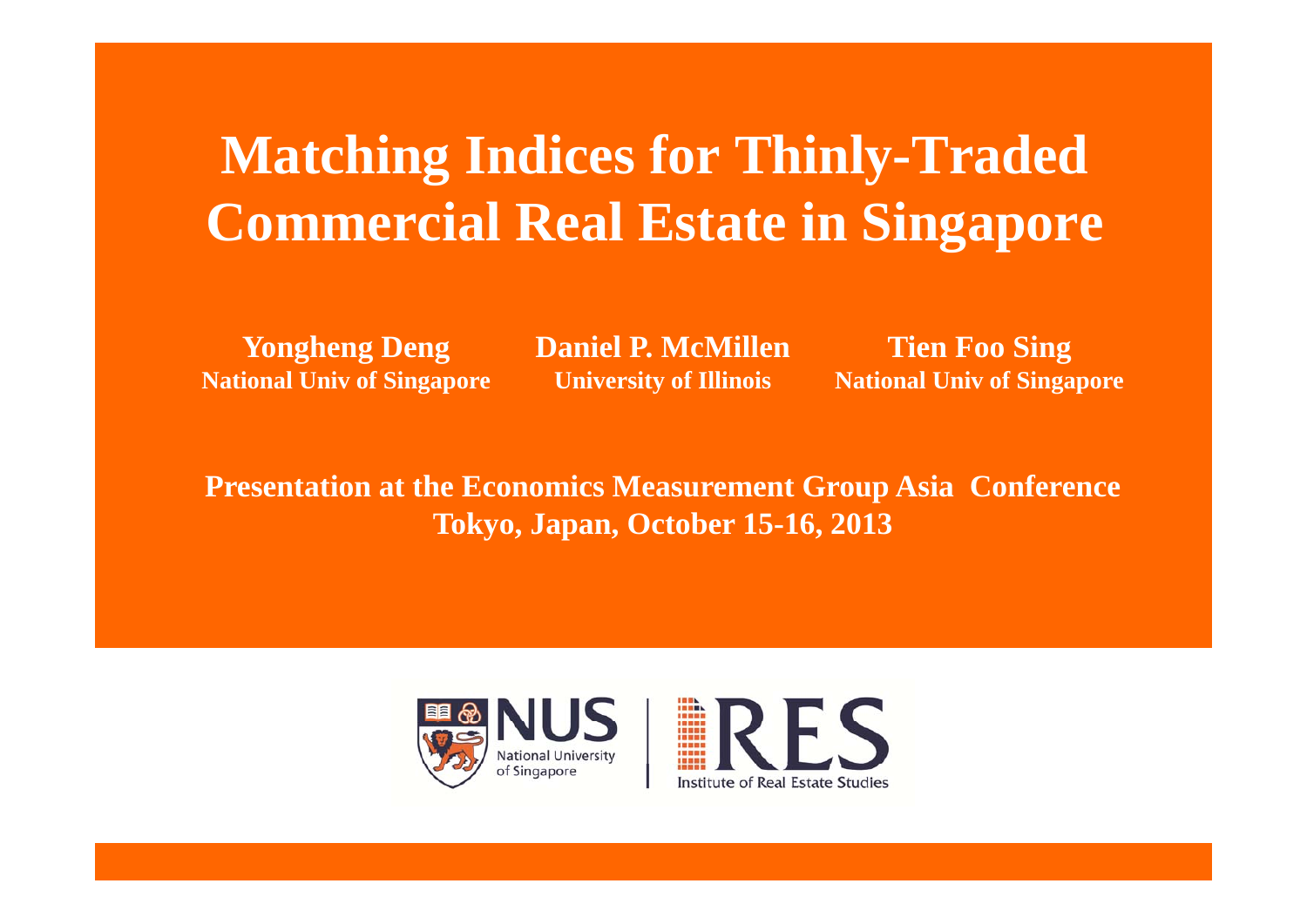# **Outline of Presentation**

- $\bullet$ Motivations of study
- • Commercial real estate (CRE) indices methodologies
	- Hedonic Model
	- $\bullet$ Repeat Sales Regression (RSR)
	- $\bullet$ Matched Sample Regression
- •Singapore's CRE market and indices
- •Data and Empirical Analysis
- •Conclusion

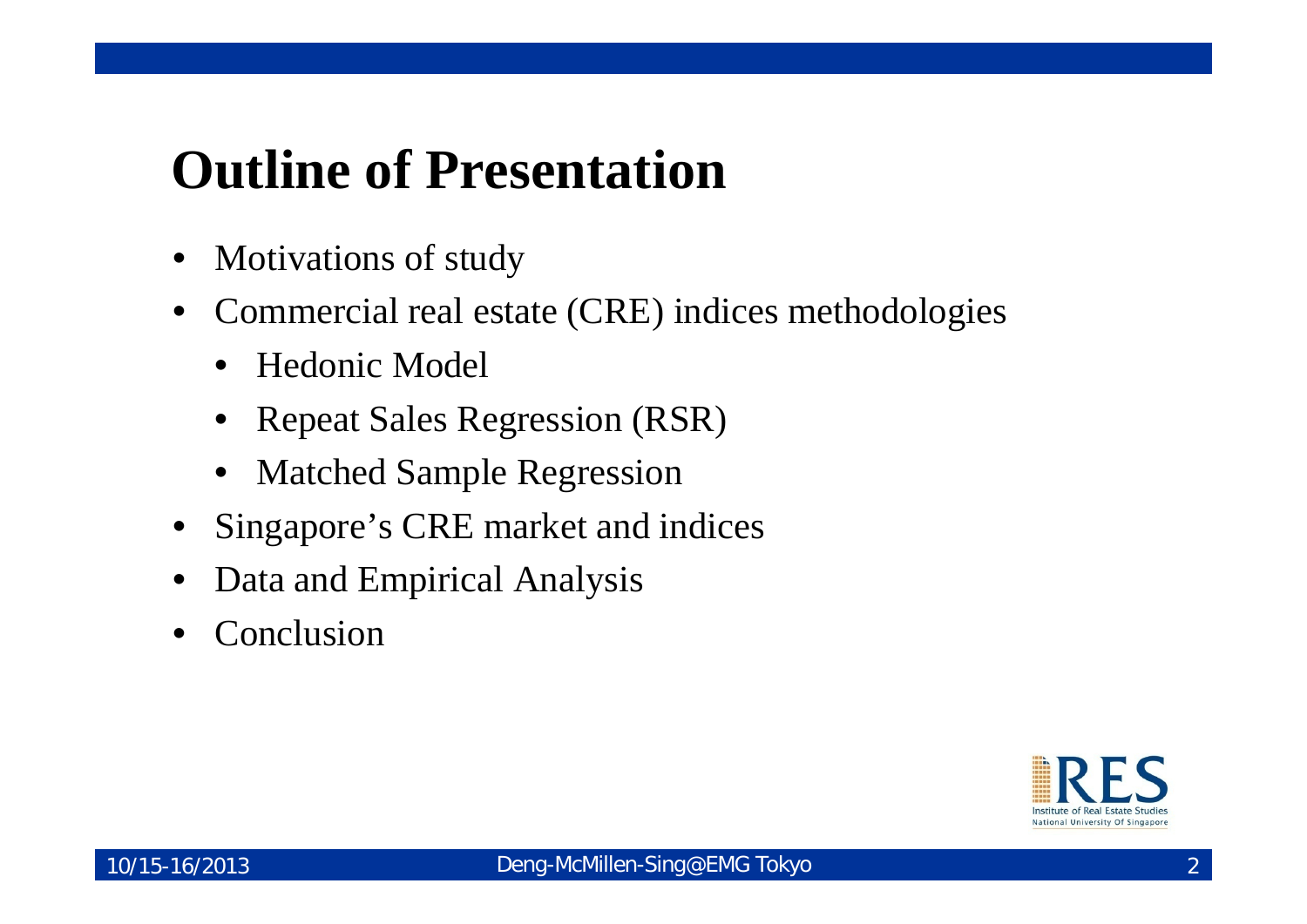#### **Motivations of study**

- $\bullet$  Commercial real estate (CRE) are thinly transacted and transactions are lumpy
- The dearth of CRE transaction data makes it difficult to construct transaction-based indices
- This paper uses a propensity score matching technology to construct CRE indices based on comparable sales occurring in two different periods (treatment versus control)
- Using CRE transaction data from Singapore's markets from 1995Q1 to 2011Q4

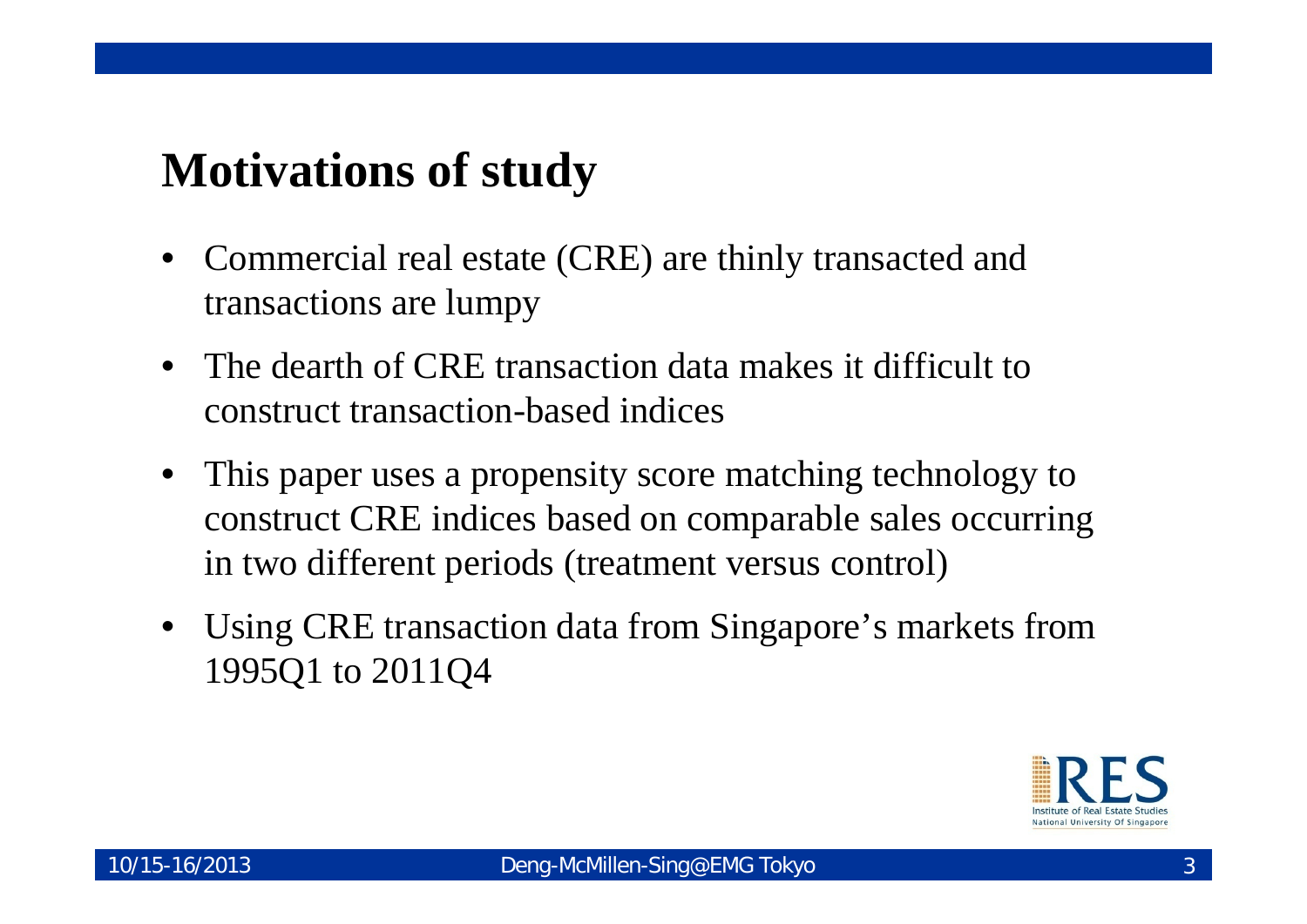## **Appraisal-based CRE indices**

- • The appraisal-based NCREIF property indices are the defacto benchmarks of CRE performance in the US
- • Appraisers' reliance on past information caused lagged errors/biases in current appraised values
	- • Quan and Quigley, 1991; Cho and Megbolugbe, 1996; Chinloy, Cho and Megbolugbe, 1997; Clayton, Geltner and Hamilton, 2001
- Various de-lagging and de-smoothing procedures are used to uncover the true volatility of appraisal indices
	- • Geltner 1989, 1991, 1993; Fisher, Geltner and Webb, 1994; Cho, Kawaguchi and Shilling, 2003; Fu, 2003; An, Deng, Fisher and Hu, 2012

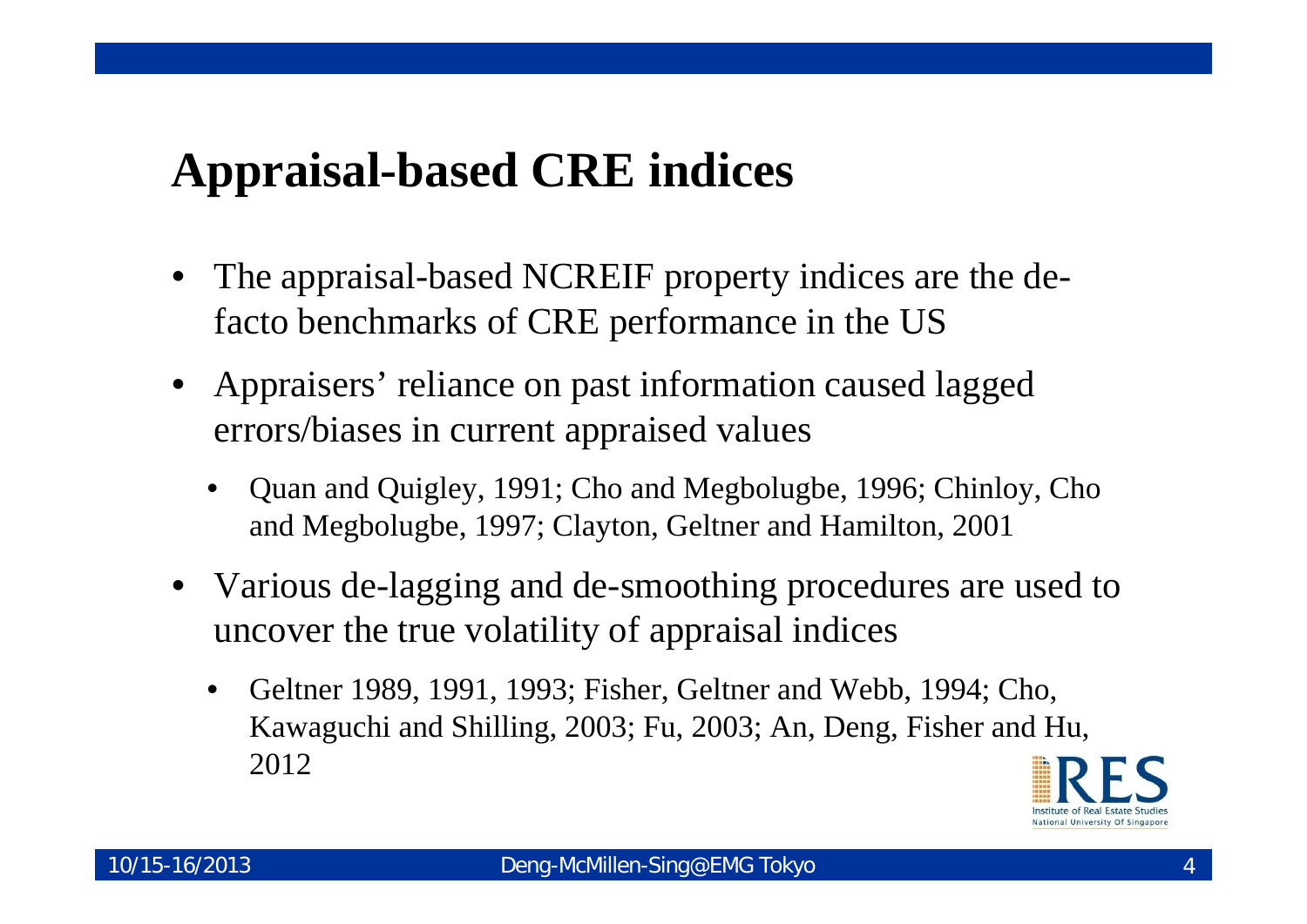## **Repeat Sale Regression (RSR) Indices**

- RSR indices are widely used in residential property markets
	- •Bailey, Muth and Nourse (1963) and Case and Shiller (1987, 1989)
- • The first NCREIF transaction based index (NCREIF-TBI) was developed by MIT Center for Real Estate in 2006
- • However, the use of RSR in CRE markets is restrictive
	- • RSR sampling process restricts data set to properties that sell twice within a sample period
	- • Potential sample selection bias occurs when more frequently transacted properties have higher price changes (Haurin and Hendershott, 1991; Munneke and Slade, 2000 and 2001)
	- • Asymmetry in the number of transaction activities (liquidity) during up and down markets (Fisher, Gatzlaff, Geltner and Haurin, 2004)

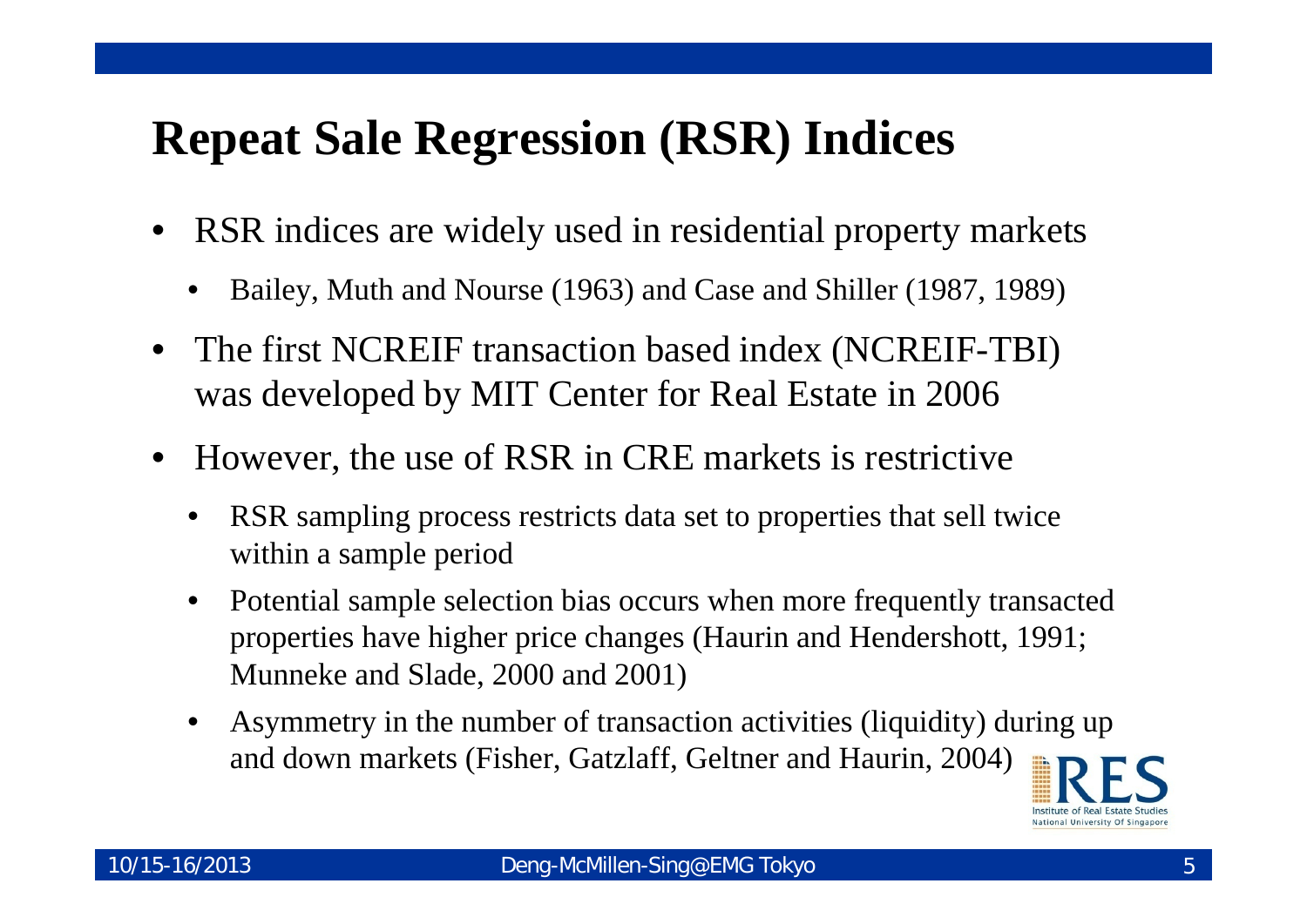# **Advancements in RSR estimator in markets with thin transactions**

- • Bayesian estimators to simulate RSR commercial indices from stock price data (Goetzmann, 1992; Kuo, 1997; Peng, 2002; Goetzmann and Peng, 2002).
- Heckman's two-stage methodology that corrects for biases of unsold properties (Munneke and Slade, 2000 and 2001)
- Constant-liquidity RSR NCREIF commercial real estate indices (Fisher, Gatzlaff, Geltner and Haurin, 2003) that adjust for asymmetric liquidity
- Modeling spatial-temporal variations in price changes across different submarkets (Tu, Yu and Sun, 2004; Hayunga and Pace, 2010)

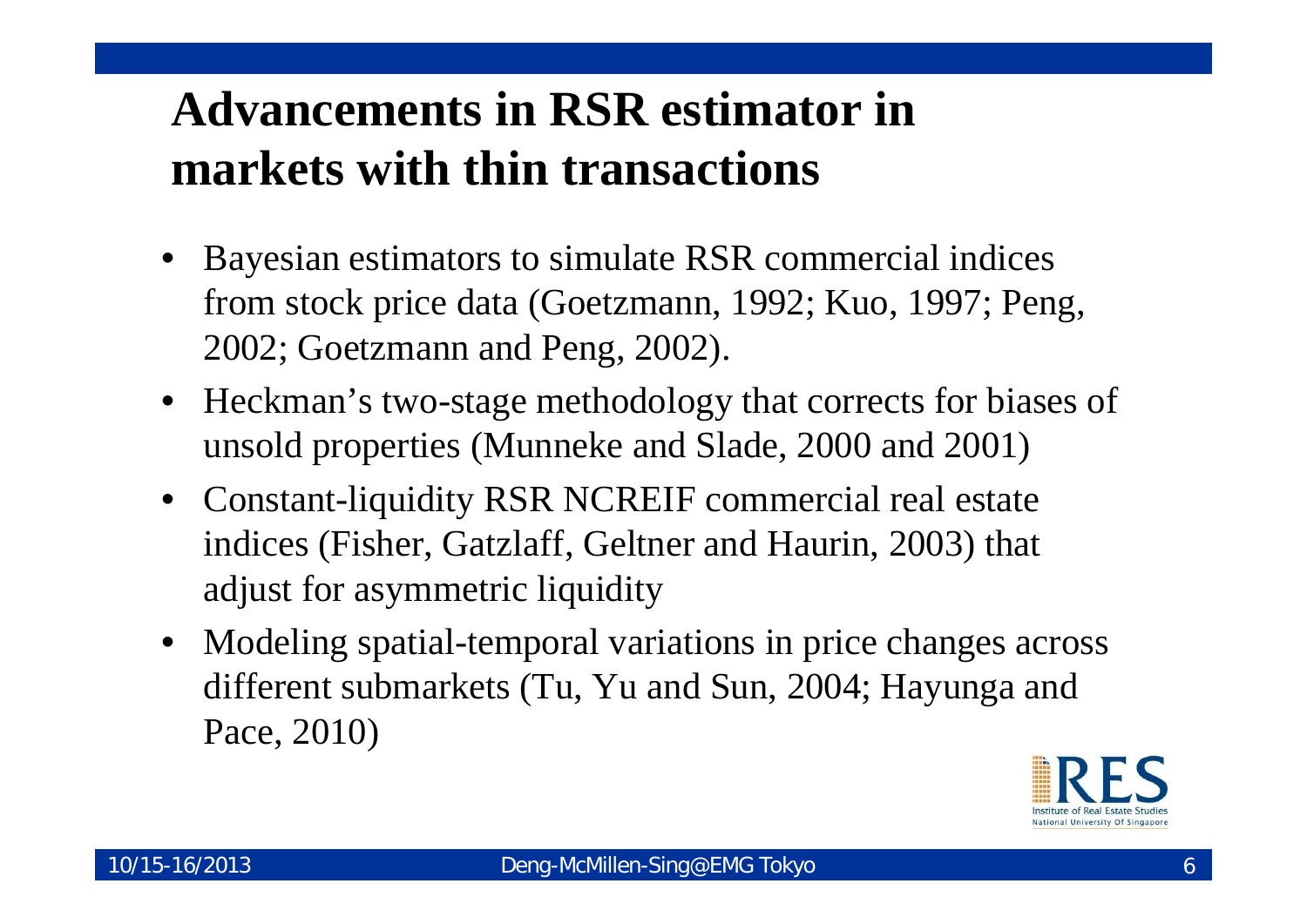# **Matching Methodology in thinly traded CRE markets**

- • Matching pairs of CRE transactions based on characteristics of location and structure of properties that are sold in the based (control) period and later (treatment) time
- RSR indices are an extreme form of matching in which each observation is paired with its closest neighbor – itself
- • Matching estimator overcomes technical constraints in illiquid markets
	- $\bullet$ It is not restricted to a small number of non-random repeat transaction
	- • It is less sensitive to changes in sample composition across transaction periods
	- • It could explicitly account for variations across different price quantiles over time

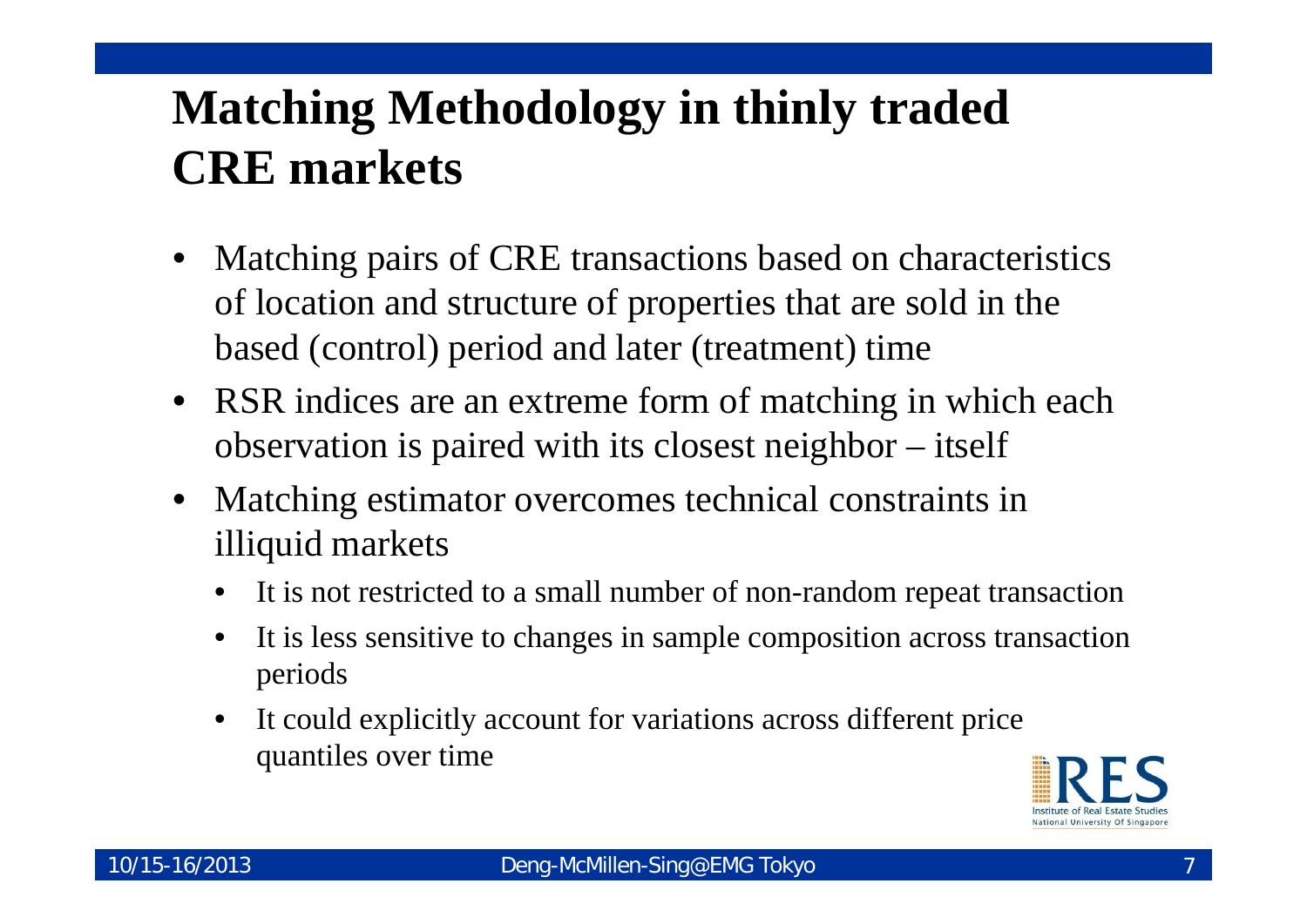# **Singapore's CRE markets**

- • Private developers are the main suppliers of CRE, and lands for commercial developments are primarily sold in the government's land sale programs
- • Development strategies:
	- $\bullet$  Prior to 2002 – "build and hold" by developers for long-term investment
	- After 2002 build and inject into S-REITs
- •• Modes of sales of CRE: whole sales versus strata sales
- • Strata-sales involves sale of subdivided space separately to individual buyers, and the buyers jointly own the land rights and they share the common areas in CRE development
- •Strata-titled CRE is small and fragmented

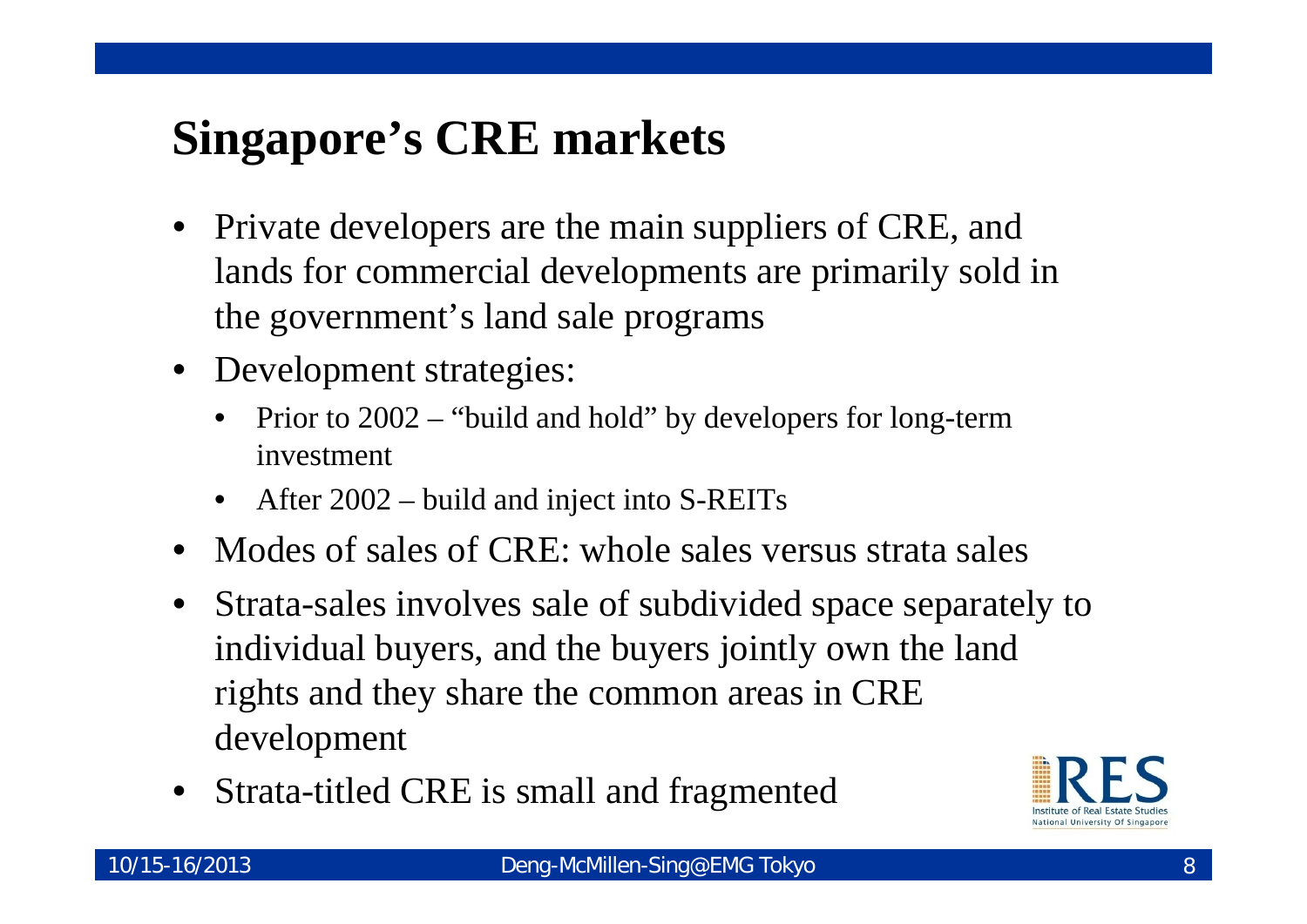# **URA CRE indices**

- Urban Redevelopment Authority (URA) of Singapore construct transaction based CRE indices in Singapore using strata-sales of CRE
- Four CRE indices for office, shop, multiple-user factory and multiple-user warehouse; and sub-indices by location
- URA Indices are Laspeyres median price indices published quarterly
- CRE transactions in each quarter are first grouped by property type and locality, and unit median prices (\$/sqm) for each group are used to compute different sub-indices by type and location (planning areas)
- URA indices are weighted by moving average of the previous 12-quarter CRE transactions

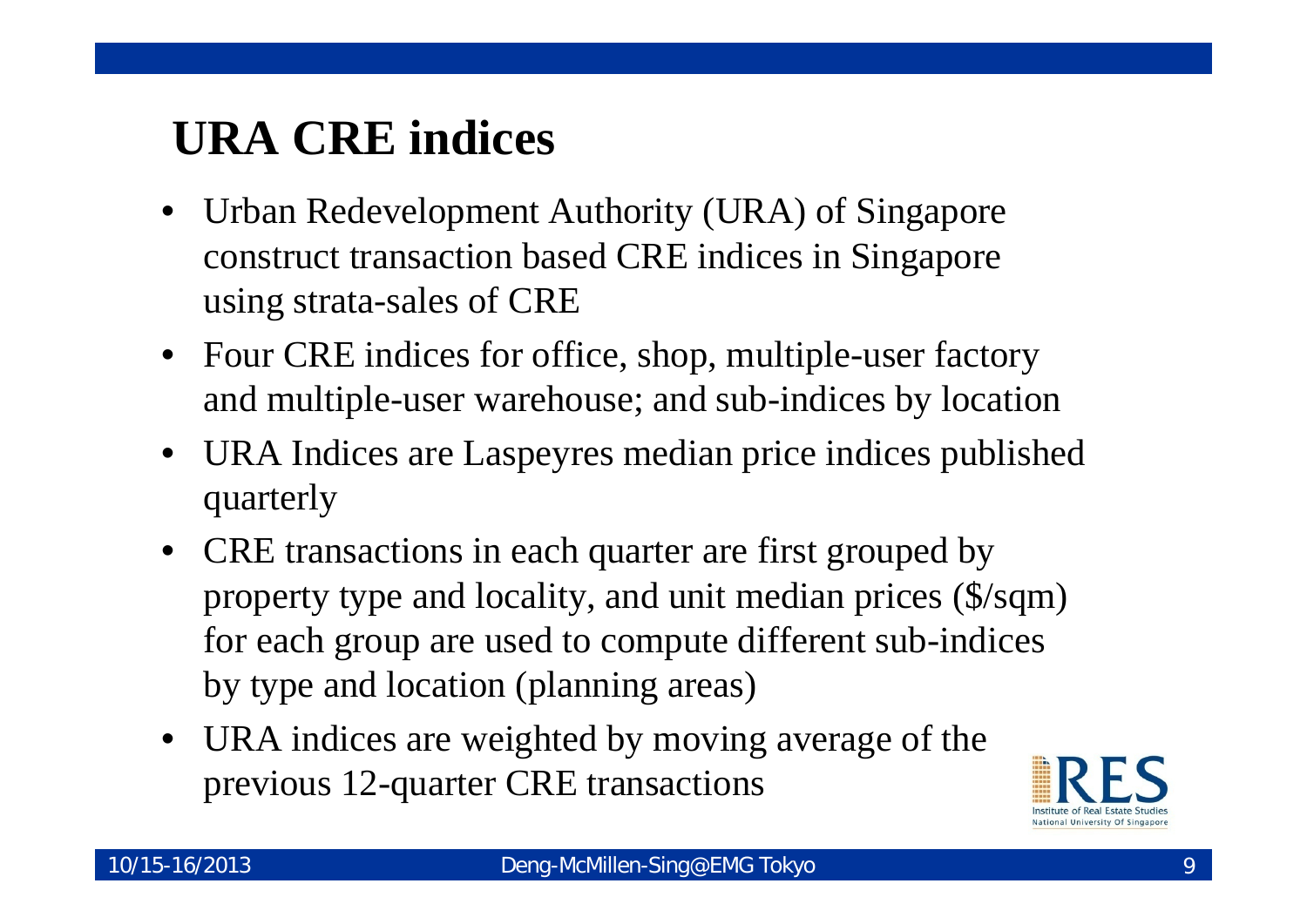## **URA@ Commercial Real Estate Indices**



*@URA, or Urban Redevelopment Authority, is a government agency that constructs and publishes the widely used private commercial real estate indices in Singapore.* 



#### 10/15-16/2013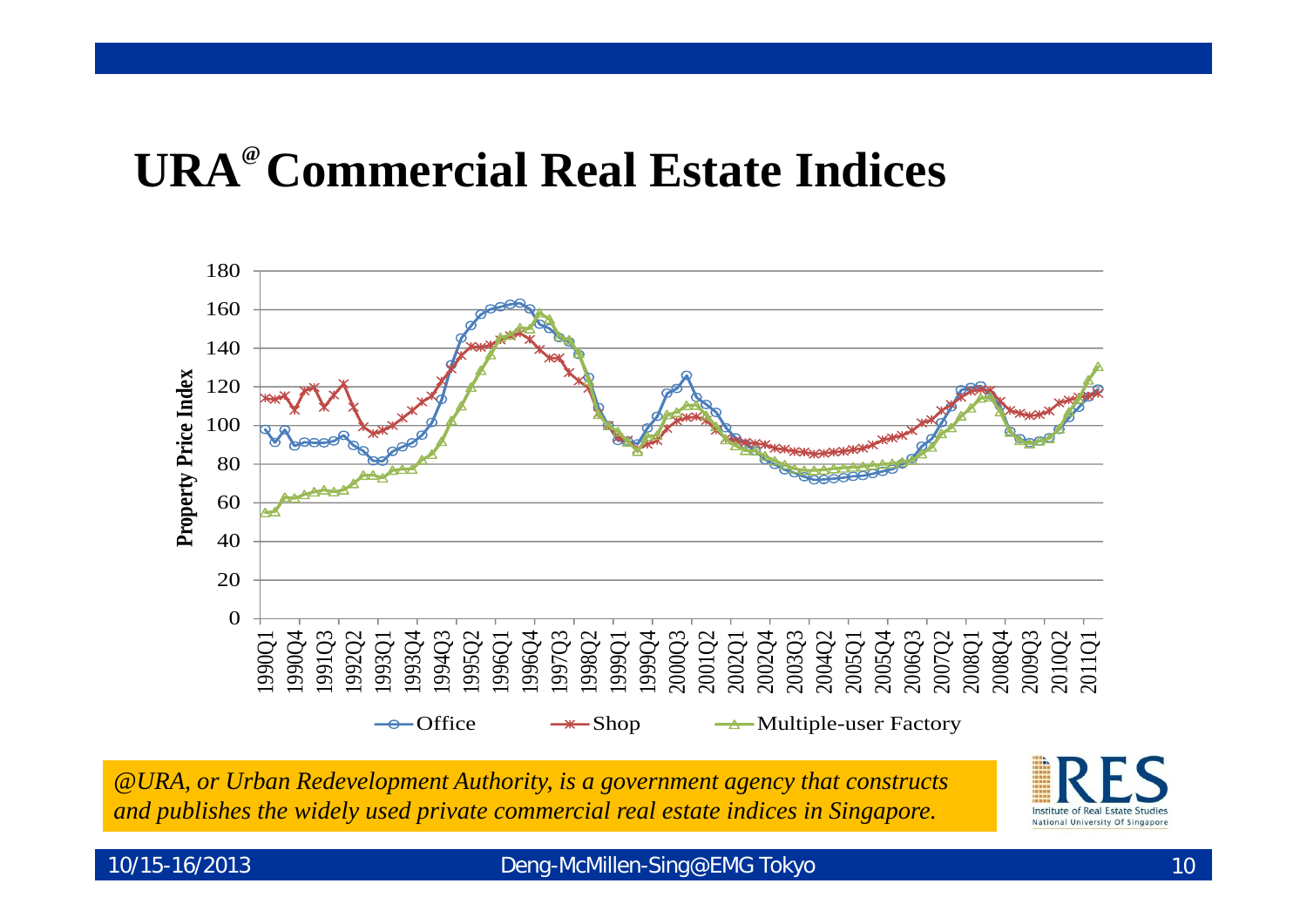#### **RSR Models**

 $\bullet$ • Hedonic price function for CRE, where  $y_{it}$  is the natural log-sale price of property is defined as

$$
y_{it} = \sum_{t=1}^{T} \delta_t D_{it} + \beta_t' X_{it} + \lambda_t' Z_{it} + u_{it}
$$

• Repeat sale price function by (Bailey, Muth and Nourse, 1963; Case and Shiller, 1987, 1989) defines price growth (first order difference in log-price) as

$$
y_{it} - y_{is} = (\delta_t D_{it} - \delta_s D_{is}) + (u_{it} - u_{is})
$$

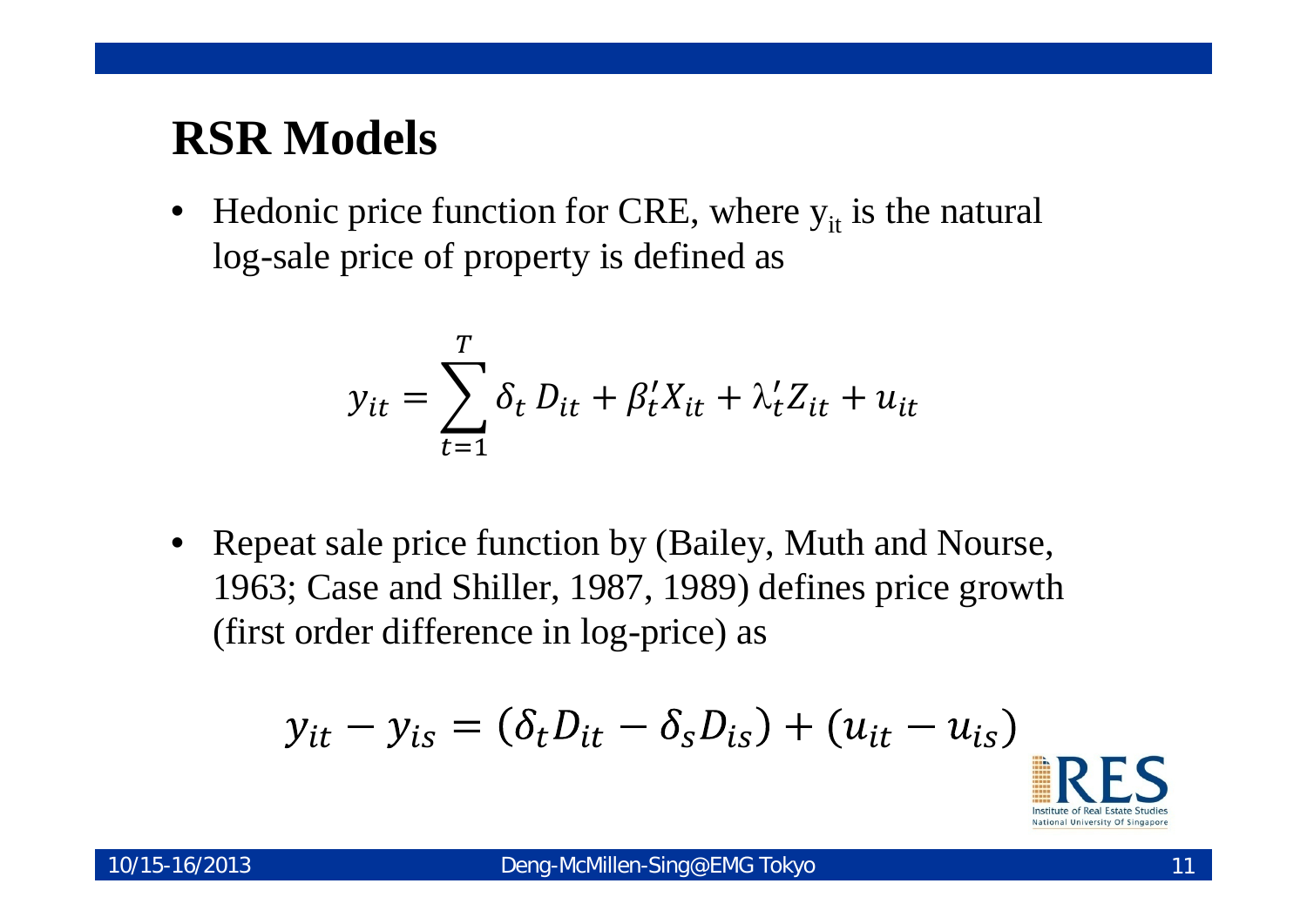## **Matching Strategy**

• Matching strategy is a two-period RSR model with constant coefficient, which is defined as

 $y_{i,2} - y_{i,1} = (\delta_2 - \delta_1)D_{i,2} + u_{i,2} - u_{i,1}$ 

- The time dummy  $D_{i,2}$  estimates the differences in average log-sale prices between control and treatment periods
- The average treatment effect (ATE) is defined as

$$
ATE(t_j) = \frac{1}{n_j} \sum_{i=1}^{n_j} D_{ij} E[y_i(t_j) - y_i(t_1)]
$$

• Based on propensity score approach, the "treatment" is <sup>a</sup> sale at time t and the "control" is <sup>a</sup> sale at time 1, and the predicted value from <sup>a</sup> Probit model of sale time is used to construct the matches.

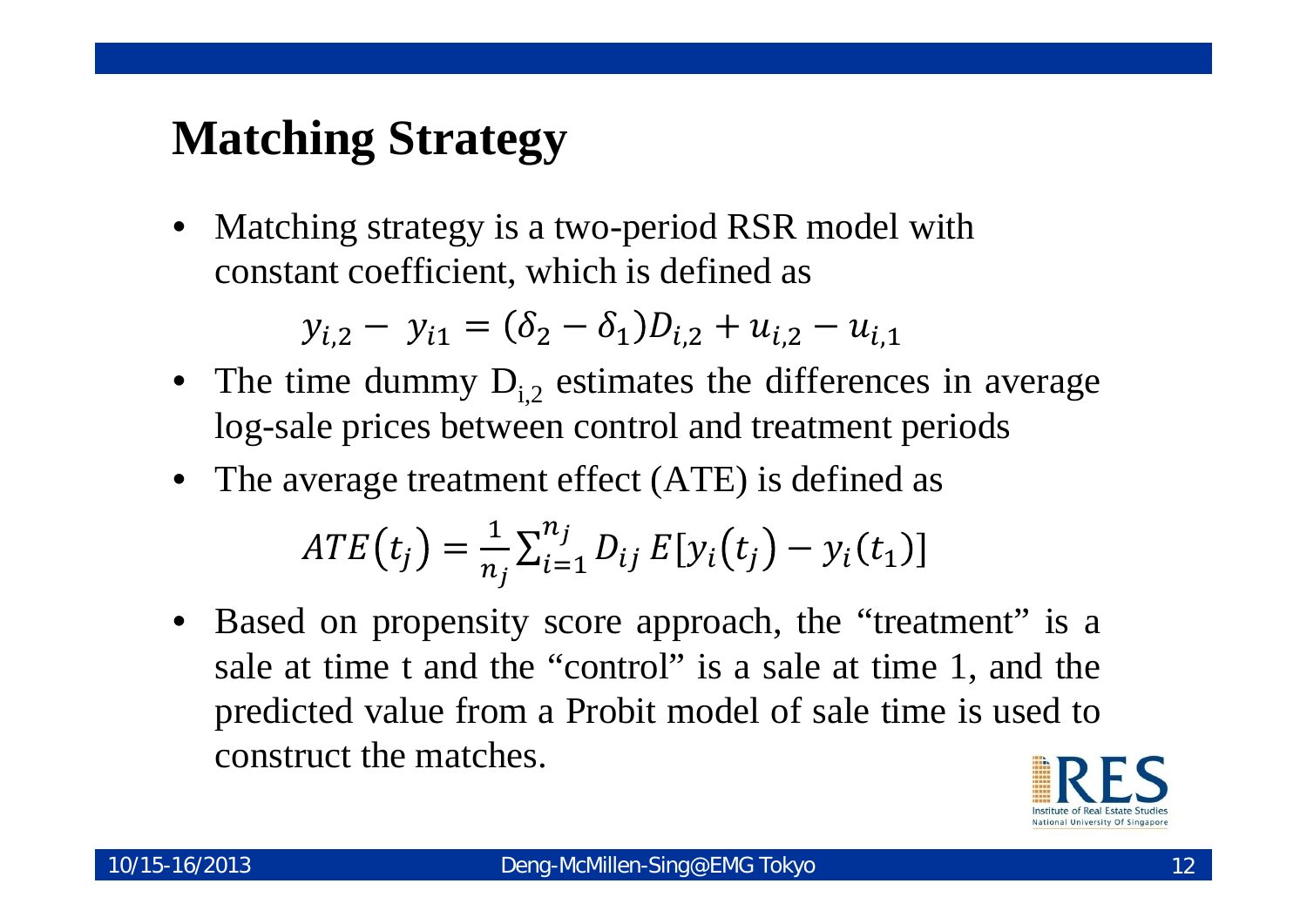#### **Data**

- • This study uses CRE transaction data from URA's Real Estate Information System (REALIS), which is the same data source used to construct the URA CRE indices
- •Cover the sample period from 1995Q1 to 2011Q2
- • A total of 22,842 sales consisting of 4,646 office, 6,601 shop and 11,595 multiple-user factor sales
- $\bullet$  Units sold at least twice (repeat sales) during the sample period account for 2,434 (office), 3,526 (shop) and 4,486 (multiple-user factory)
- For matching samples, we have 1,622 (office), 4,103 (shop) and 7,298 (multiple-user factory) using 1995Q1 as the base period

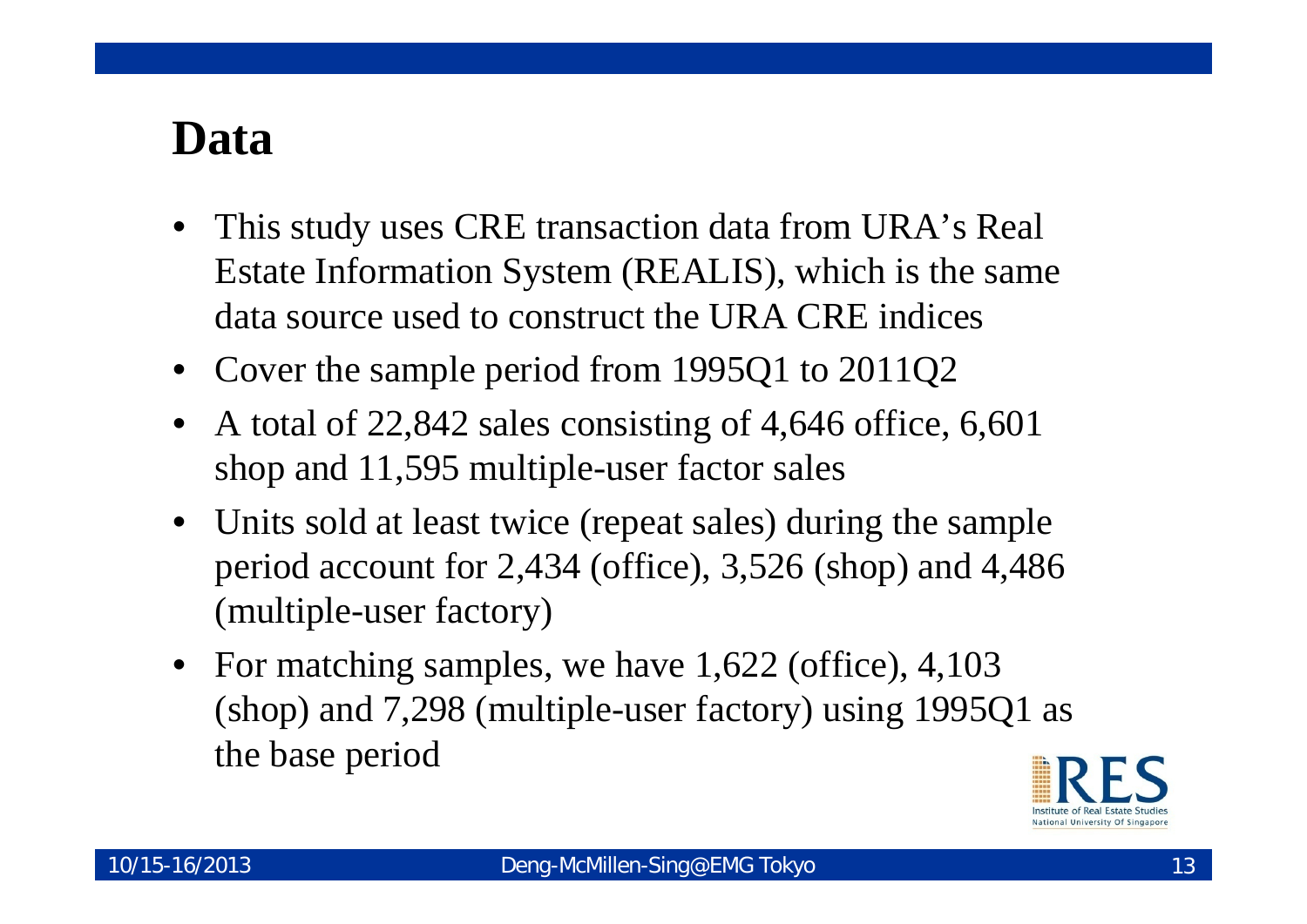#### **Number of transactions by quarter (1)**



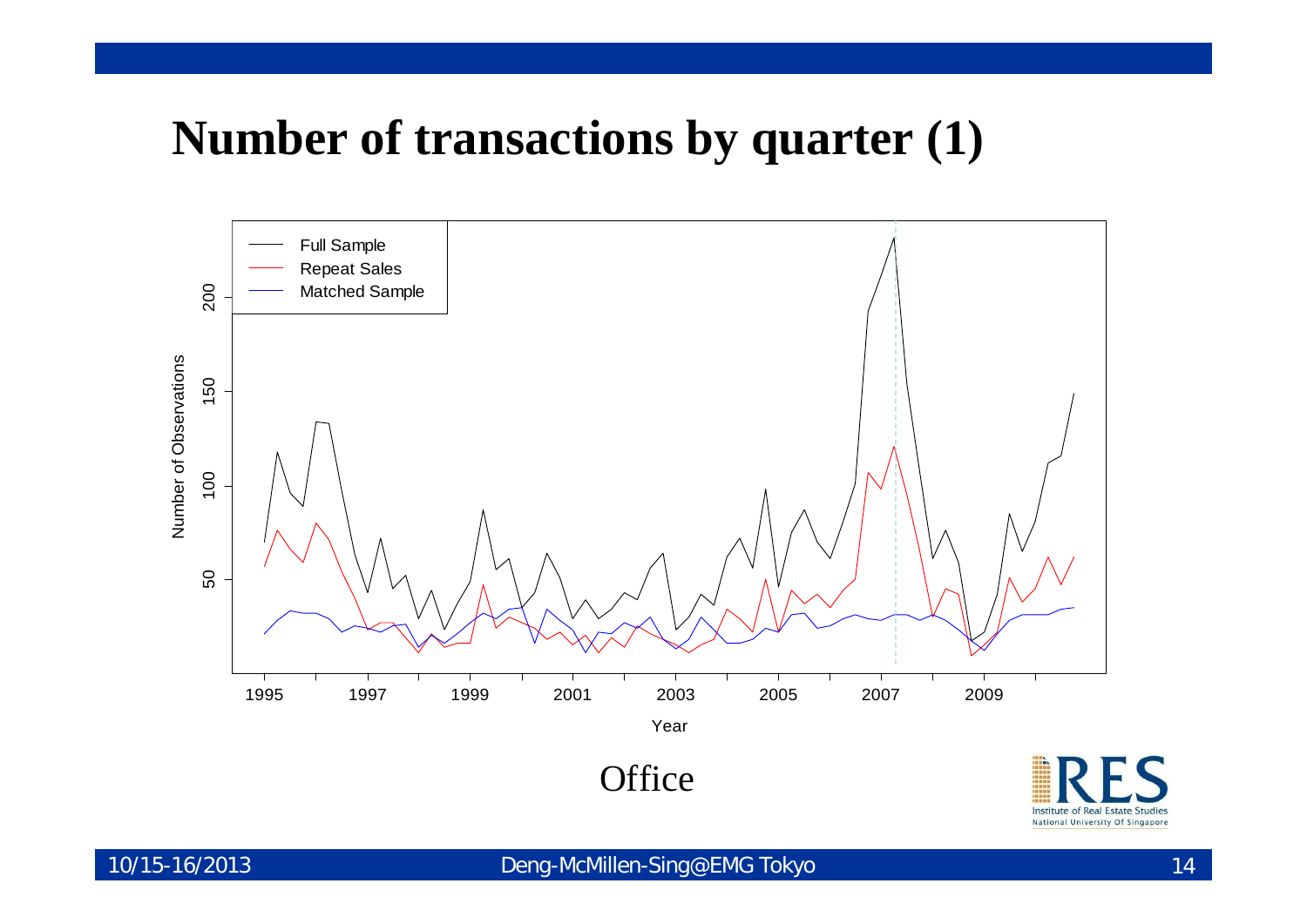#### **Number of transactions by quarter (2)**

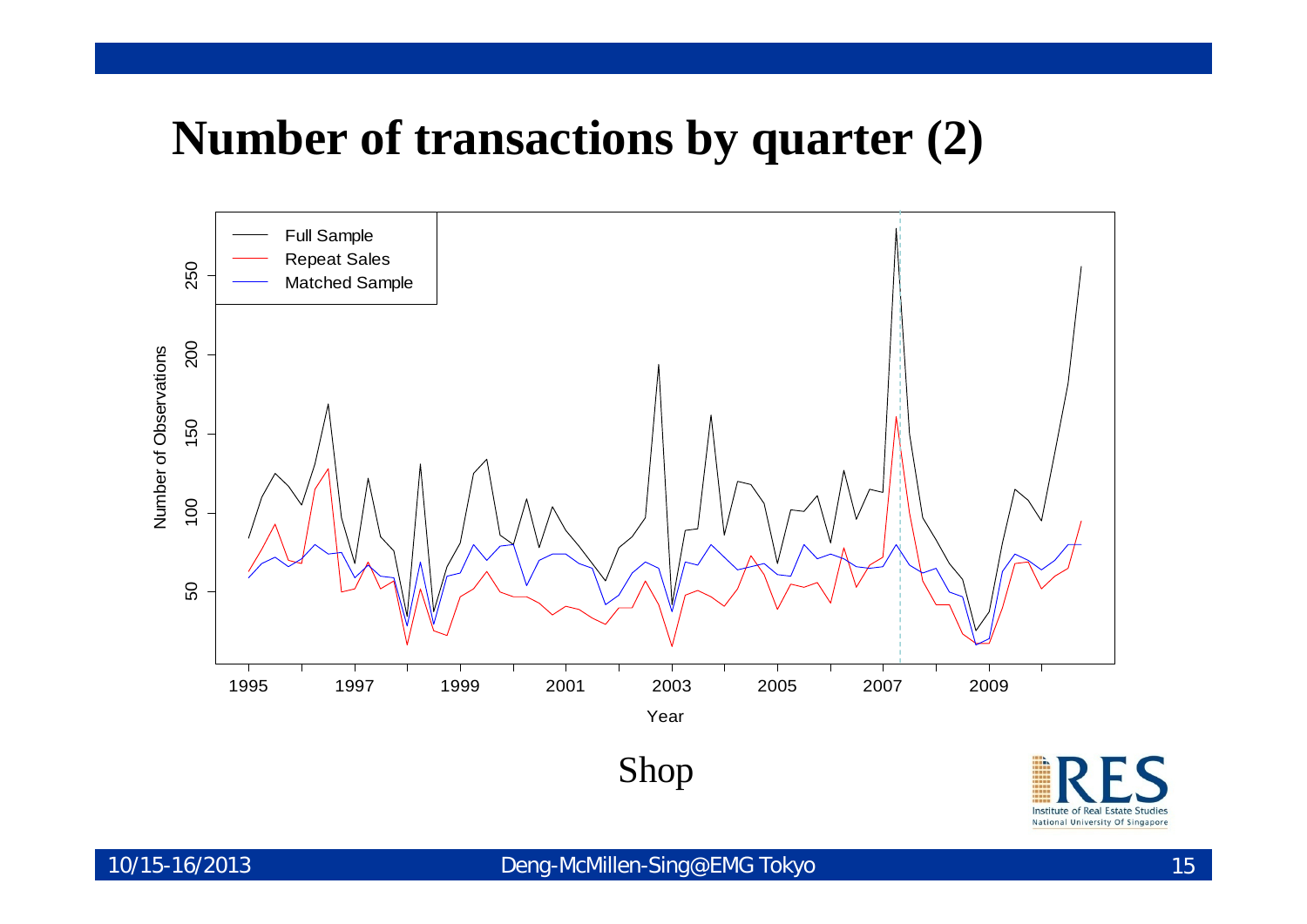#### **Number of transactions by quarter (3)**



Multiple-user factory

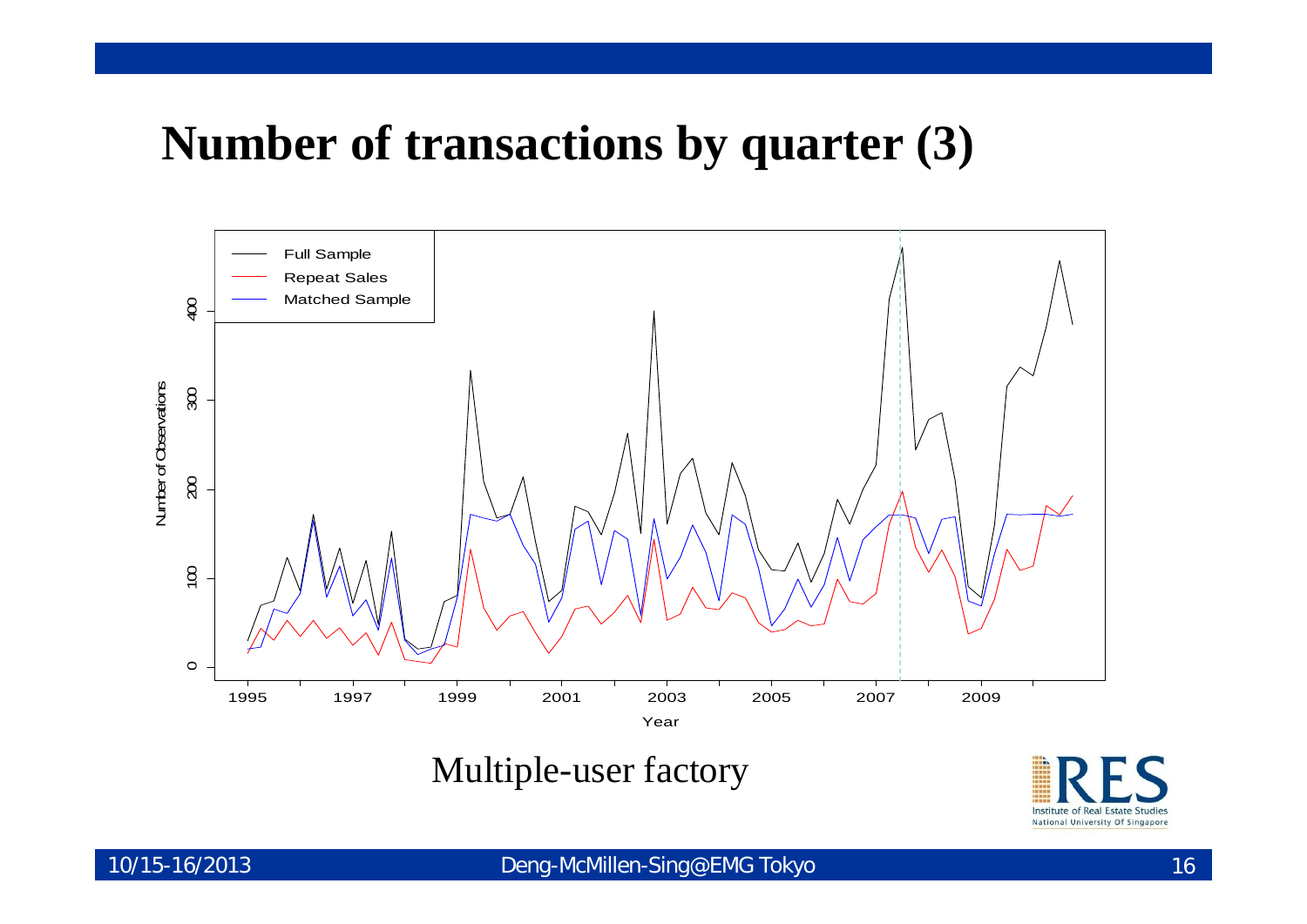#### **Descriptive statistics**

| <b>Descriptive Statistics</b> | <b>Office</b> |              |         |         | <b>Shop</b>  |         | <b>Multiple-user Factory</b> |              |          |
|-------------------------------|---------------|--------------|---------|---------|--------------|---------|------------------------------|--------------|----------|
|                               | Full          | Repeat       | Matched | Full    | Repeat       | Matched | Full                         | Repeat       | Matched  |
|                               |               | <b>Sales</b> |         |         | <b>Sales</b> |         |                              | <b>Sales</b> |          |
| Number of Observations        | 4646.0        | 2434.00      | 1622.00 | 6601.00 | 3526.00      | 4103.00 | 11595.00                     | 4486.00      | 7298.00  |
| A) Property Attributes:       |               |              |         |         |              |         |                              |              |          |
| Log Sale Price (in            | 13.63         | 13.52        | 13.26   | 13.26   | 13.15        | 13.20   | 13.22                        | 13.18        | 13.29    |
| Singapore Dollars)            | [1.20]        | [1.09]       | [1.04]  | [0.91]  | [0.82]       | [0.86]  | [0.72]                       | [0.71]       | $[0.72]$ |
| Log Floor Area of Unit (in    | 4.42          | 4.28         | 4.18    | 3.72    | 3.65         | 3.63    | 5.39                         | 5.36         | 5.47     |
| square meters)                | [1.00]        | [0.87]       | [0.85]  | [0.85]  | [0.73]       | [0.77]  | [0.73]                       | [0.74]       | [0.71]   |
| B) Location Attributes (km):  |               |              |         |         |              |         |                              |              |          |
| Log Distance to CBD           | 0.75          | 0.76         | 0.71    | 1.17    | 1.11         | 1.07    | 2.25                         | 2.21         | 2.22     |
|                               | [0.92]        | [0.87]       | [0.75]  | [0.85]  | [0.79]       | [0.81]  | [0.49]                       | [0.49]       | [0.52]   |
| Log Distance to Airport       | 2.78          | 2.79         | 2.77    | 2.77    | 2.76         | 2.78    | 2.81                         | 2.78         | 2.72     |
|                               | [0.16]        | [0.15]       | [0.17]  | [0.25]  | [0.24]       | [0.23]  | [0.44]                       | [0.44]       | [0.40]   |
| Log Distance to Seaport       | 1.06          | 1.04         | 1.17    | 1.59    | 1.55         | 1.53    | 2.38                         | 2.34         | 2.38     |
|                               | [0.66]        | [0.64]       | [0.67]  | [0.58]  | [0.54]       | [0.53]  | [0.46]                       | [0.47]       | [0.49]   |
| Log Distance to nearest       | $-1.32$       | $-1.34$      | $-0.99$ | $-1.16$ | $-1.14$      | $-1.22$ | 0.02                         | 0.02         | $-0.01$  |
| <b>MRT</b> or LRT Station     | [1.22]        | [1.22]       | [0.85]  | [1.04]  | [1.03]       | [1.05]  | [0.63]                       | [0.63]       | [0.63]   |
| Log Distance to               | $-0.65$       | $-0.67$      | $-0.53$ | $-0.42$ | $-0.42$      | $-0.38$ | $-0.59$                      | $-0.69$      | $-0.44$  |
| Expressway                    | [0.71]        | [0.72]       | [0.59]  | [0.77]  | [0.74]       | [0.70]  | $[1.27]$                     | $[1.26]$     | [1.24]   |

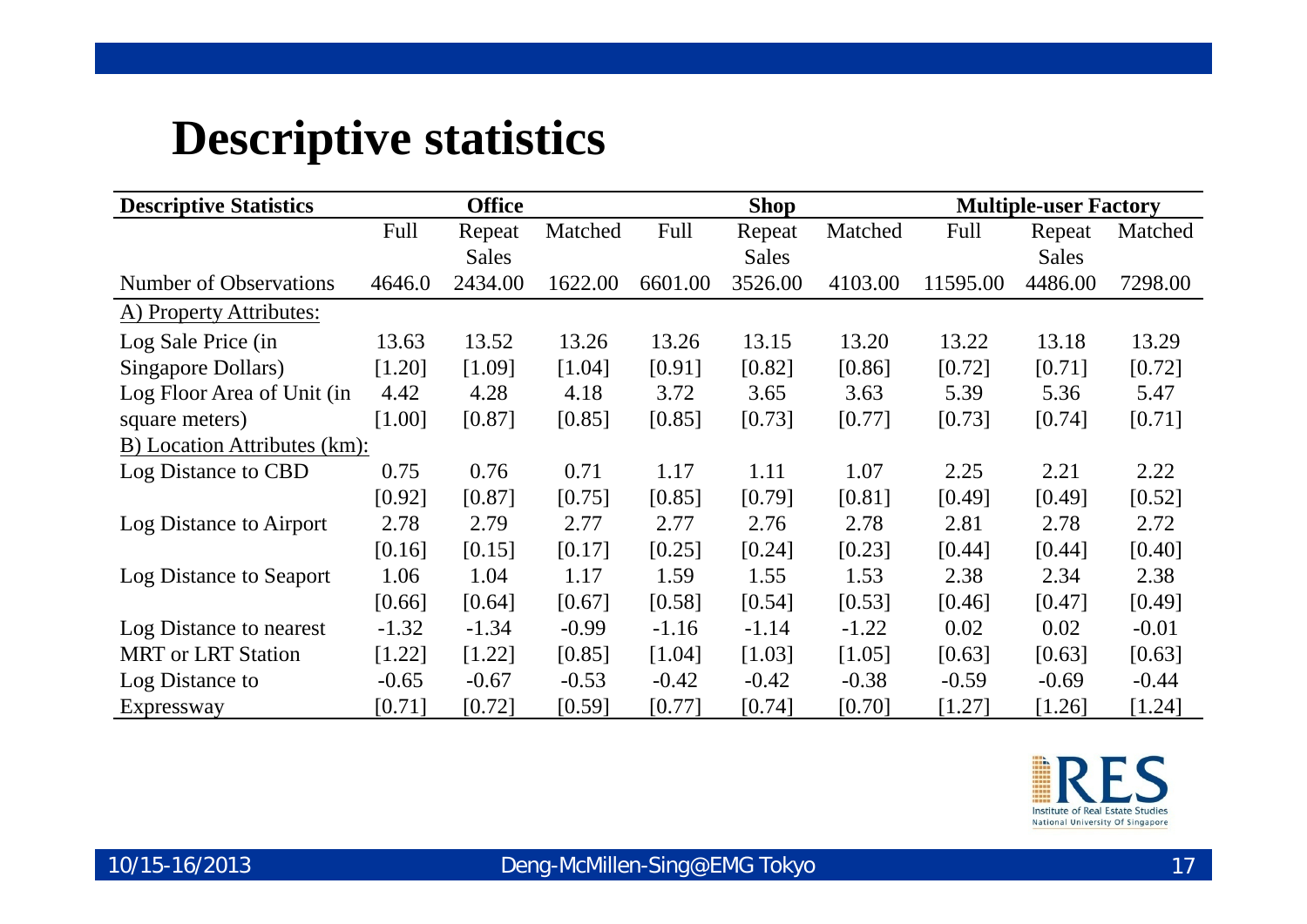#### **Descriptive statistics (2)**

| <b>Descriptive Statistics</b>              |         | <b>Office</b> |         |         | <b>Shop</b>  |         | <b>Multiple-user Factory</b> |              |         |  |
|--------------------------------------------|---------|---------------|---------|---------|--------------|---------|------------------------------|--------------|---------|--|
|                                            | Full    | Repeat        | Matched | Full    | Repeat       | Matched | Full                         | Repeat       | Matched |  |
|                                            |         | Sales         |         |         | <b>Sales</b> |         |                              | <b>Sales</b> |         |  |
| Number of                                  | 4646.00 | 2434.00       | 1622.00 | 6601.00 | 3526.00      | 4103.00 | 11595.00                     | 4486.00      | 7298.00 |  |
| <b>Observations</b>                        |         |               |         |         |              |         |                              |              |         |  |
| C) Neighborhood Attributes (Yes =1; No =0) |         |               |         |         |              |         |                              |              |         |  |
| Inside of CBD                              | 0.52    | 0.52          | 0.54    | 0.28    | 0.31         | 0.29    | 0.00                         | 0.00         | 0.00    |  |
|                                            | [0.50]  | [0.50]        | [0.50]  | [0.45]  | [0.46]       | [0.45]  | [0.00]                       | [0.00]       | [0.00]  |  |
| <b>MRT</b> or LRT Station                  | 0.92    | 0.94          | 0.93    | 0.87    | 0.87         | 0.89    | 0.32                         | 0.34         | 0.36    |  |
| within 0.3km                               | [0.27]  | [0.25]        | [0.26]  | [0.34]  | [0.34]       | [0.31]  | [0.47]                       | [0.47]       | [0.48]  |  |
| Expressway with                            | 0.88    | 0.90          | 0.89    | 0.71    | 0.72         | 0.71    | 0.62                         | 0.64         | 0.59    |  |
| 0.3km                                      | [0.33]  | [0.30]        | [0.31]  | [0.45]  | [0.45]       | [0.46]  | [0.49]                       | [0.48]       | [0.49]  |  |
| <b>Shopping Center</b>                     | 1.00    | 1.00          | 1.00    | 0.98    | 0.98         | 1.00    | 0.34                         | 0.35         | 0.31    |  |
| within 0.3km                               | [0.02]  | [0.00]        | [0.00]  | [0.14]  | [0.13]       | [0.06]  | [0.47]                       | [0.48]       | [0.46]  |  |
| Public Housing within                      | 0.84    | 0.83          | 0.85    | 0.82    | 0.80         | 0.80    | 0.69                         | 0.75         | 0.74    |  |
| 0.3km                                      | [0.37]  | [0.37]        | [0.36]  | [0.39]  | [0.40]       | [0.40]  | [0.46]                       | [0.43]       | [0.44]  |  |
| Building with Car-park                     | 0.64    | 0.67          | 0.80    | 0.71    | 0.75         | 0.77    | 0.11                         | 0.10         | 0.08    |  |
|                                            | [0.48]  | [0.47]        | [0.40]  | [0.45]  | [0.43]       | [0.42]  | [0.31]                       | [0.29]       | [0.27]  |  |

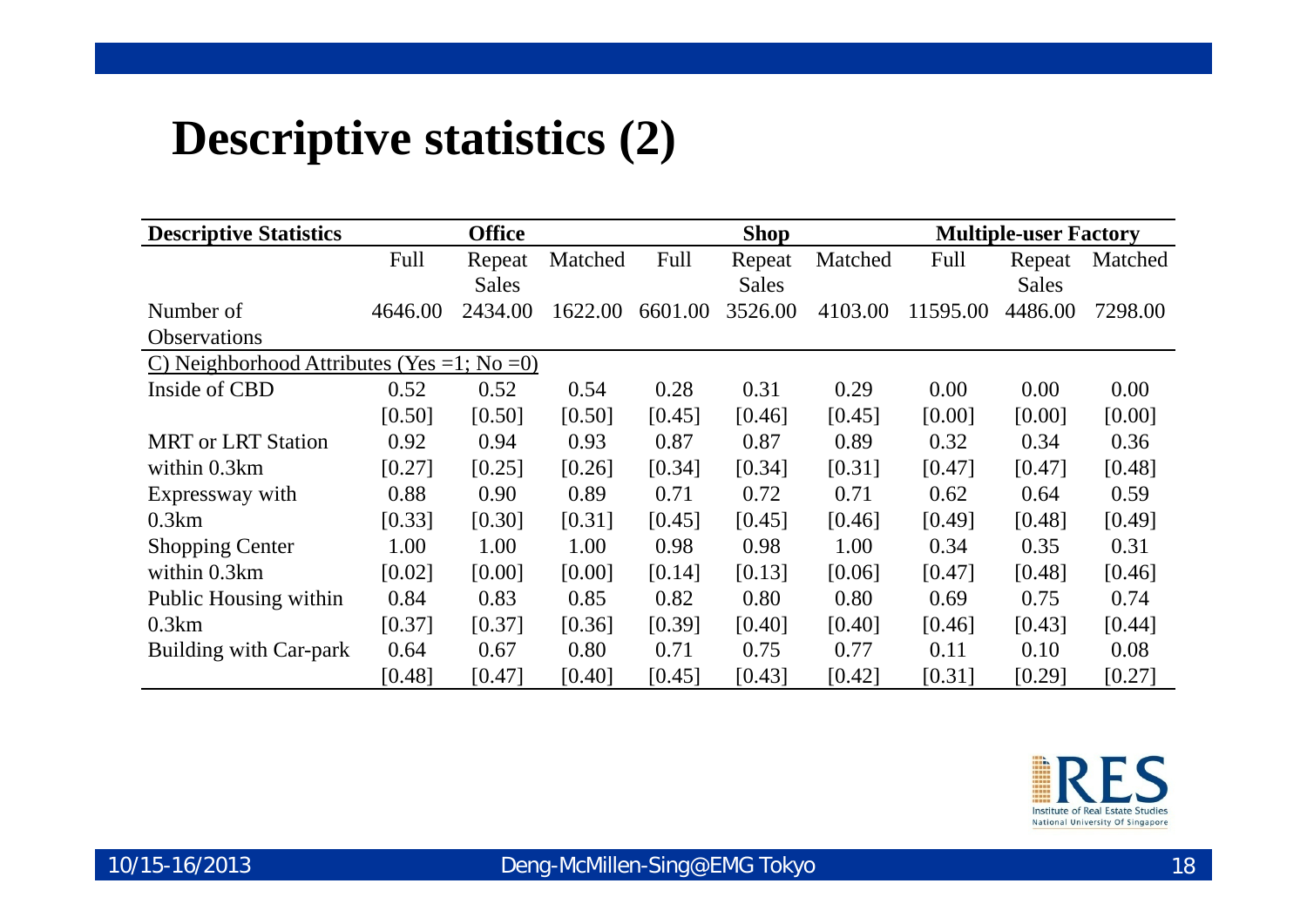# **Matching indices for Singapore's CRE markets**

- • We estimate the hedonic, repeat sale sample and matched sample price indices
- We plot the indices alongside with the full-sample and matched-sample means and URA CRE indices (see figures)
- The indices are much more volatile than URA CRE indices but they closely track the long-term movements
- We recovered the unmatched samples and compare the indices estimated using matched and unmatched samples (see figures)
- We plot the kernel density of log-price distributions the two periods in 1998 and 2008 (figures)
- •The quantile distributions are also analyzed (figures)

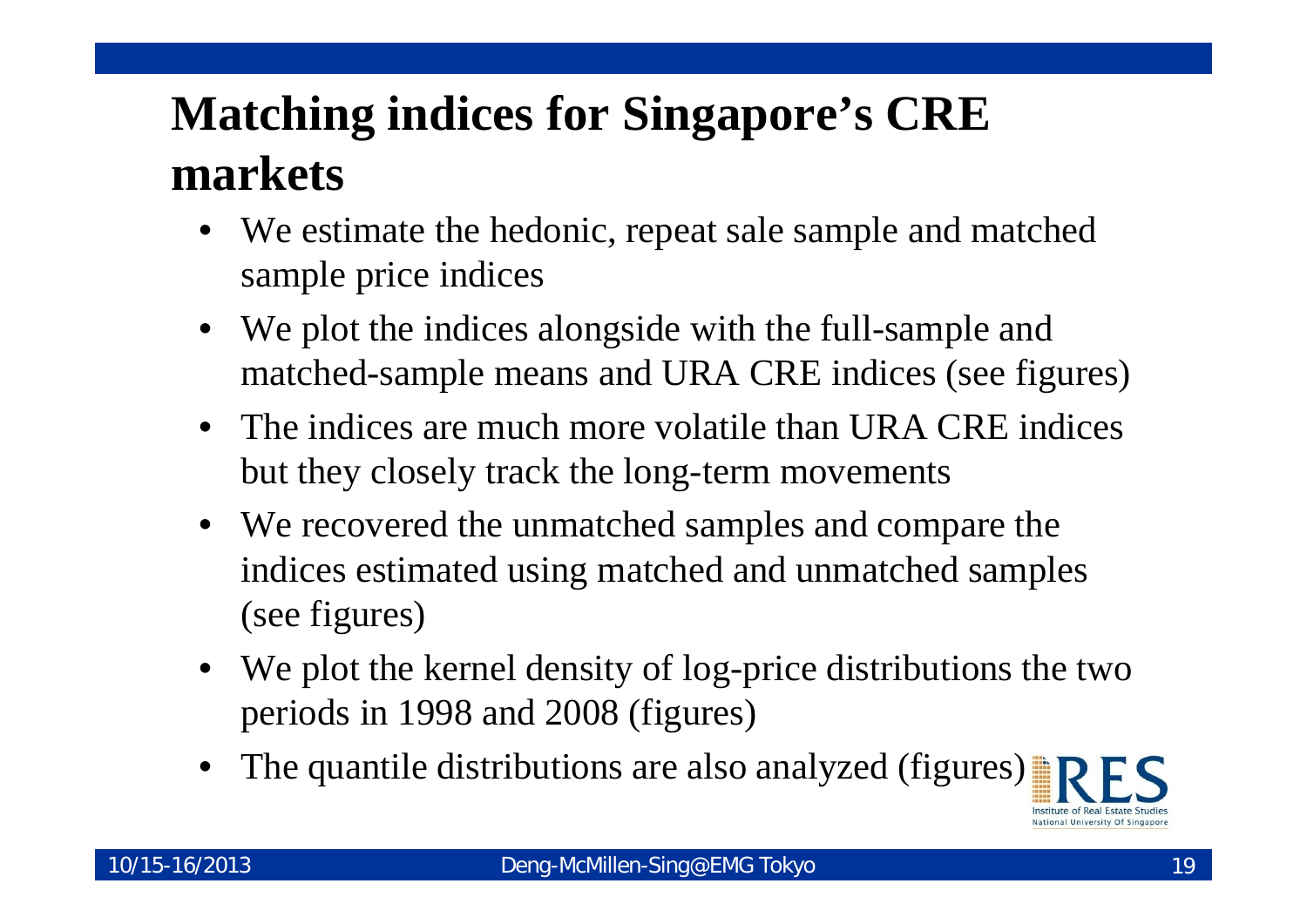#### **Matched CRE indices and other indices (1)**



#### **Office**

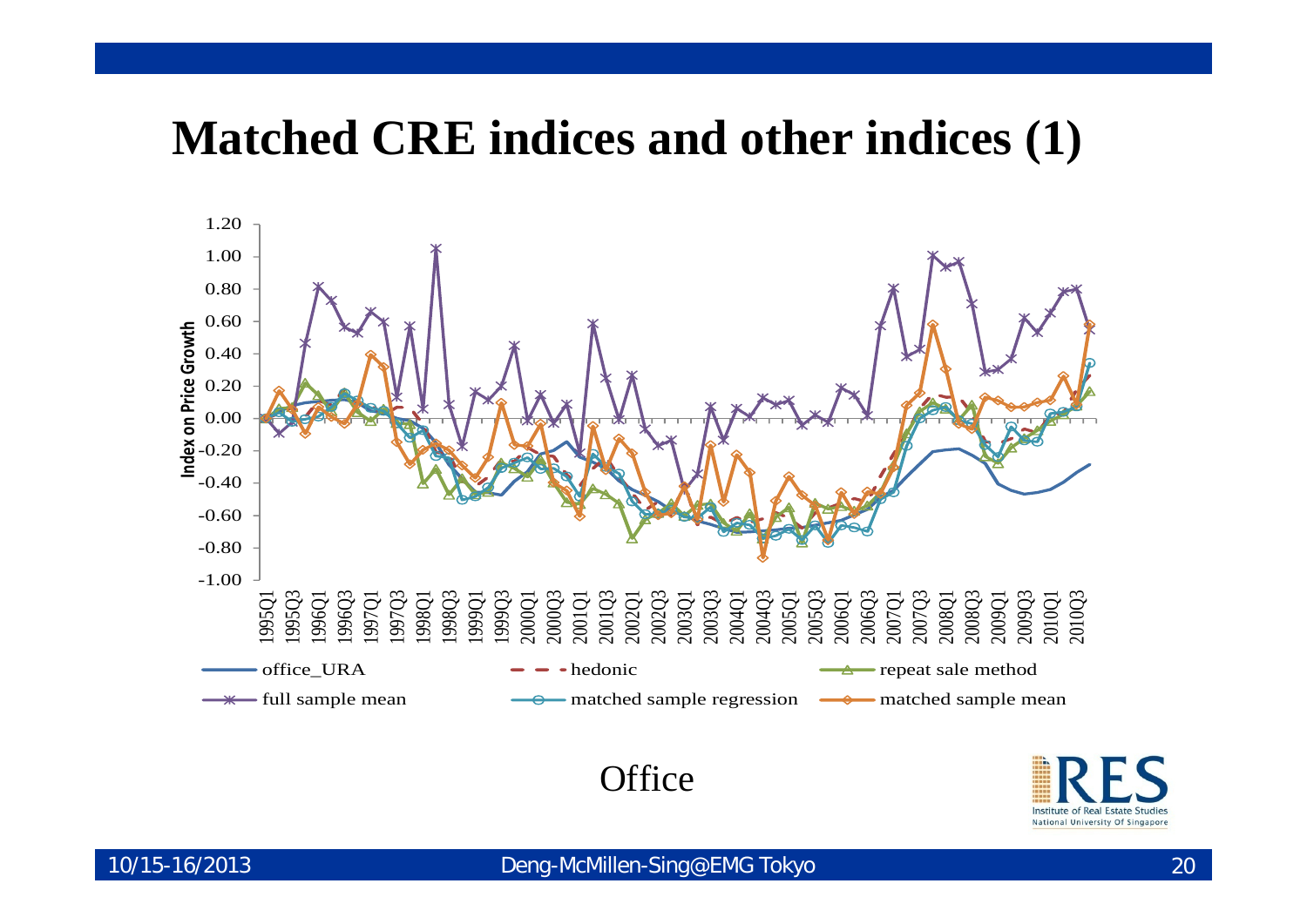#### **Matched CRE indices and other indices (2)**



Institute of Real Estate Studie National University Of Singapore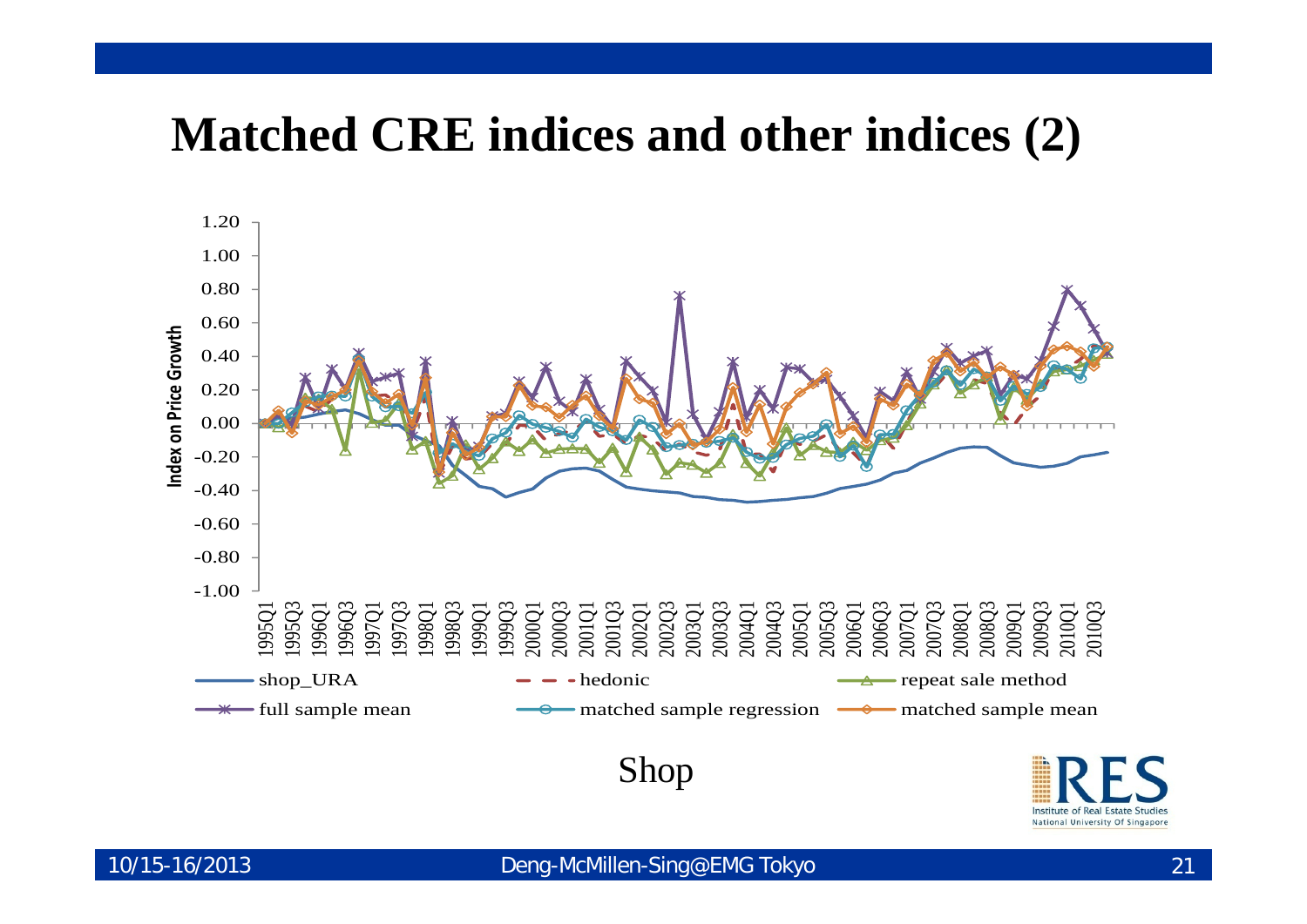#### **Matched CRE indices and other indices (3)**



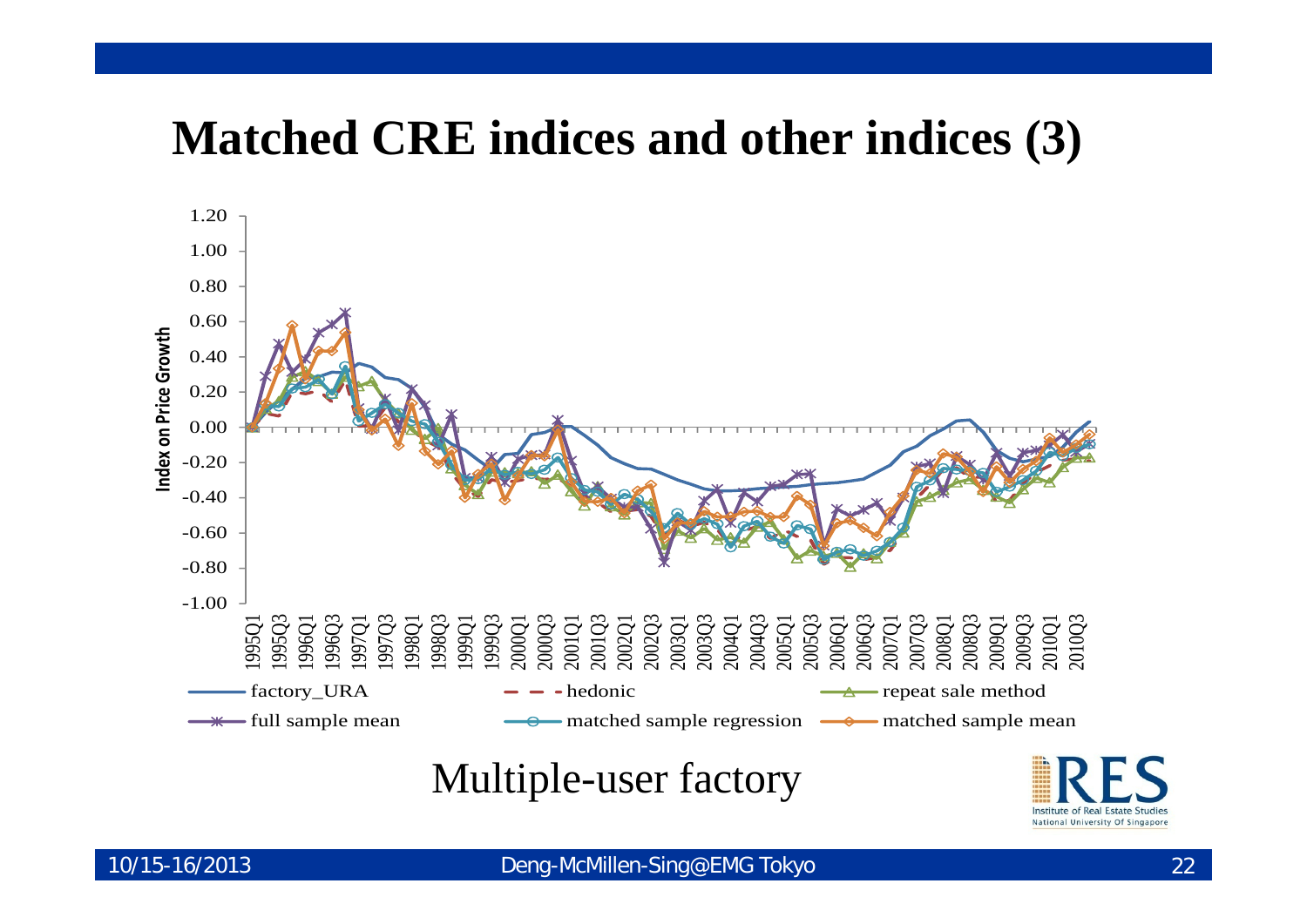#### **Matched and Unmatched Indices**



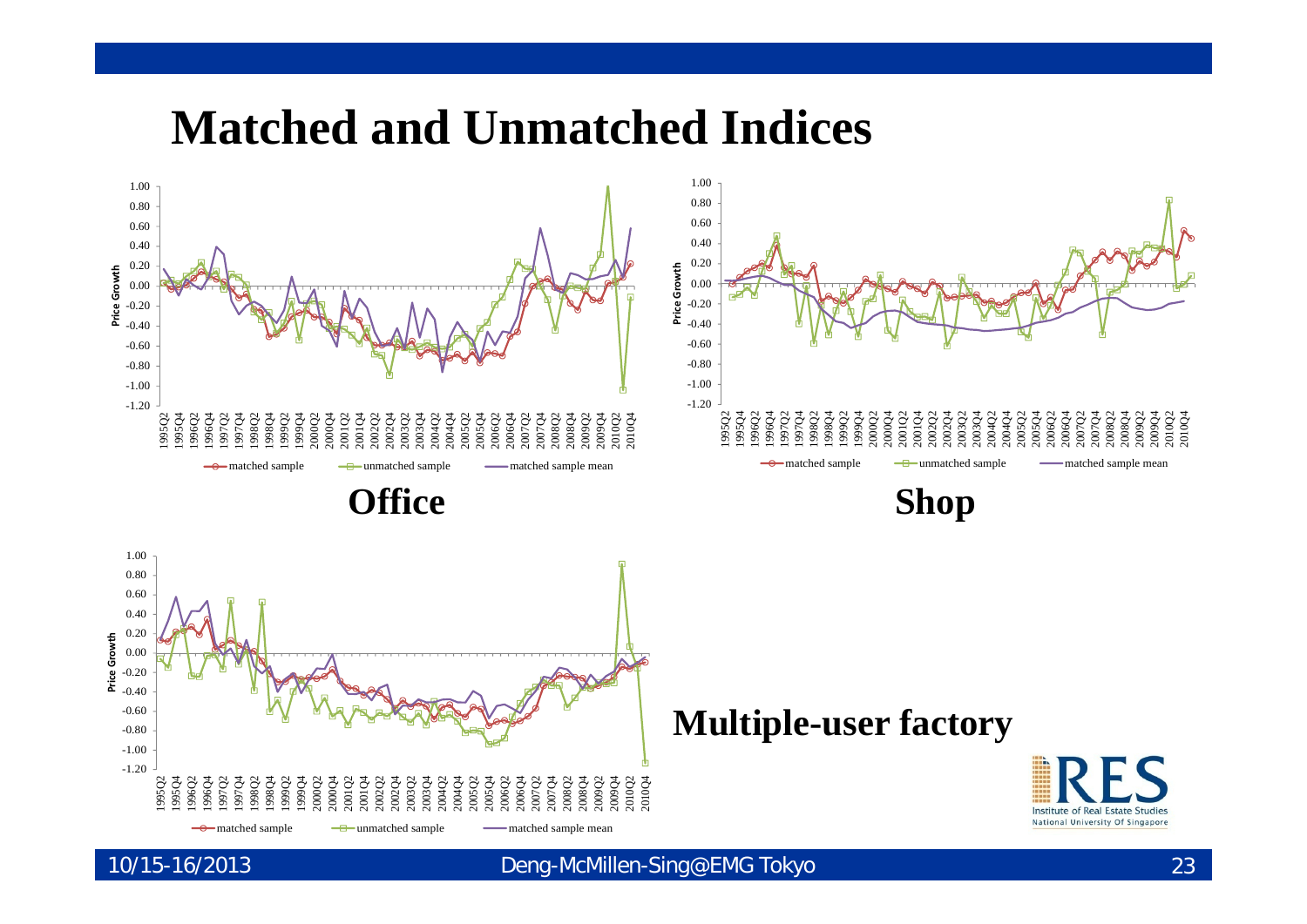#### **Sale Price Density**





#### **Multiple-user factory**

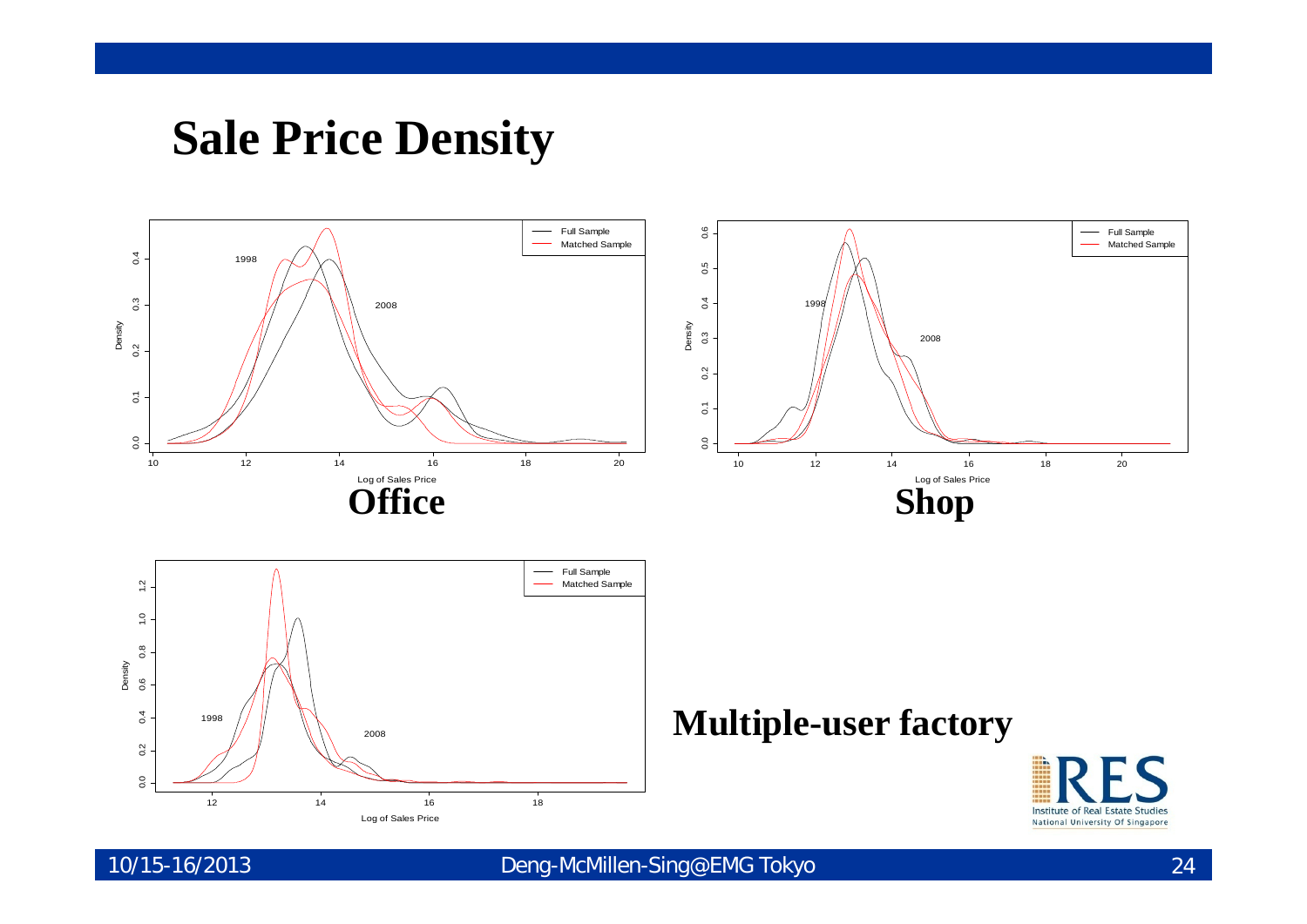#### **Price Quantiles for Matched Sample**

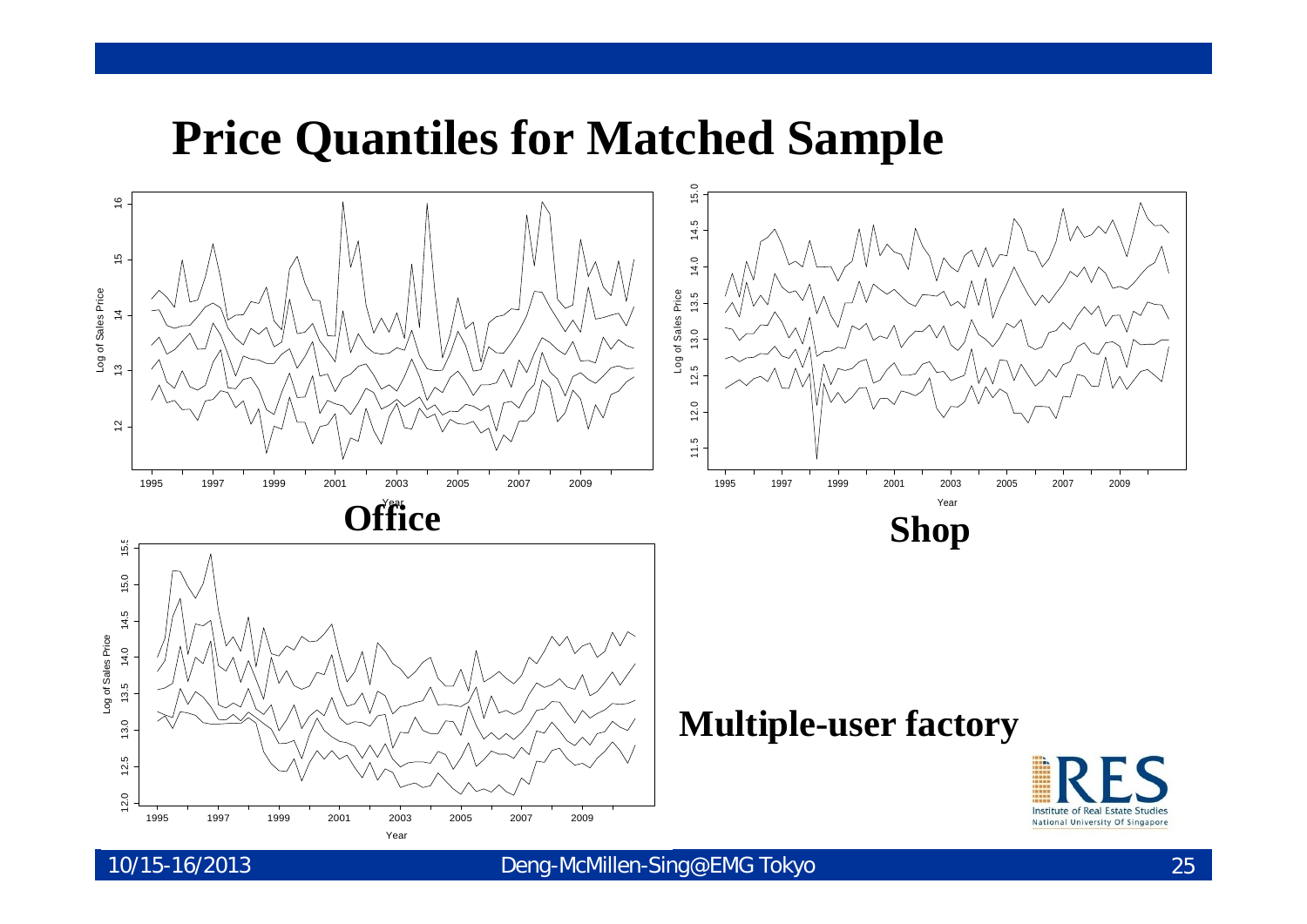#### **10th and 90th Percentiles of Log Sale Prices**



10/15-16/2013 Deng-McMillen-Sin g@EMG Tokyo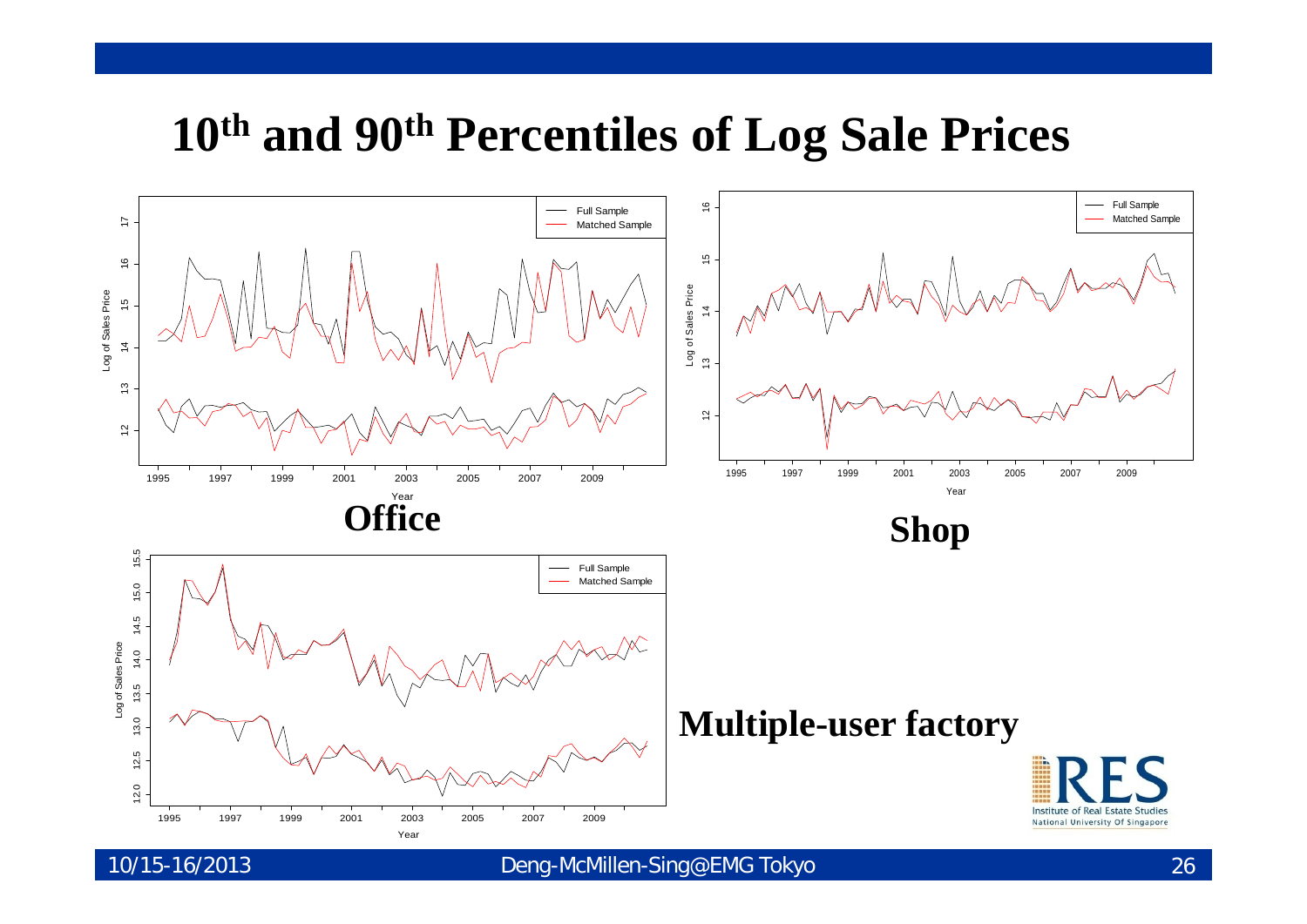# **Conclusion**

- • Non-random and thin transactions in CRE markets have been challenging for researchers of CRE indices
- RSR methodology that restricts the samples to pairs of identical properties sold at least twice over time could be restrictive in an illiquid CRE market
- • Matching procedure offers an alternative way of dealing with the non-random and thin transactions in CRE markets
- •The conventional RSR could be a special case of matching
- • Matched indices are less sensitive to small number of unrepresentative repeat sales
- Percentile distributions generated by matched samples add further information on time variations in CRE prices